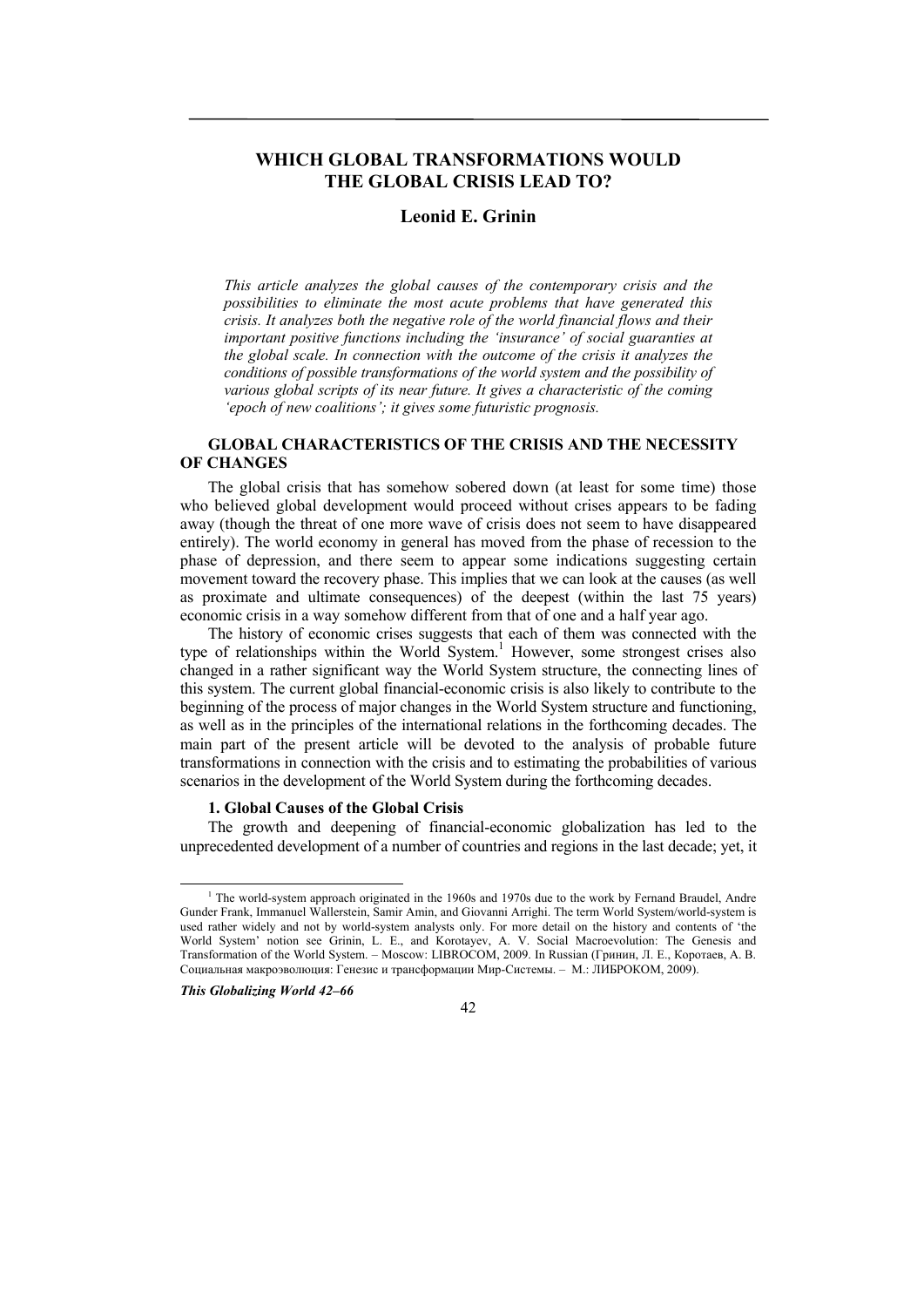has also caused some crises. That is why on the whole the current crisis may be considered as the reverse side of globalization.

It is quite natural that the causes and character of the current crisis will be a subject of attentive research for quite a long time. However, it is quite evident that the main factors causing the crisis have not disappeared. Also many problems have been just temporarily dampened by an unprecedented pumping of funds that can be only justified as an extraordinary measure that can worsen the situation in the future. That is why there are some grounds to expect in the near future (within 3–5 years) a new outburst of the crisis. In the meantime, there is a considerable probability that the strongest manifestations of the crisis will be felt most distinctly in the fast growing Asian economies that have suffered rather moderately from the current crisis. Similar situations, with a similar asynchrony during the strongest crises with respect to Europe and the USA, were observed to occur in the late nineteenth century and the early twentieth century.

**The occurrence of major changes in the global division of labor between**  countries<sup>2</sup> is associated with the most important causes of the crisis. One of the most salient points here is that the countries of the World System center (especially the UK and USA) have developed their financial sector in the most active way.<sup>3</sup> In the meantime the semiperipheral countries have been developing more actively the 'real economy'. As a result, within Western economies the GDP share produced by the financial sector reaches between a quarter and a third of the total GDP, exceeding the share produced by industry.

In general, within the world economy (due to the West's ability to accumulate the world capitals, as well as due to the formation and diffusion of new financial technologies) the financial sector has been growing faster than the other sectors over the last three decades. As a result of this, the financial sector has been transformed from a sector serving the economy, to a sector producing the main vector of its development; thus it has become a sector where an immense share of added value is produced. Such a division of labor has a number of important consequences. Western countries become not only the world capital accumulation center, they also become net importers of capitals. In these countries one can observe a phenomenon of deindustrialization.

On the contrary, one can observe a fast industrial growth in the semiperipheral countries. This has appreciably contributed to the development of the situation when

 $\overline{a}$  $<sup>2</sup>$  For more detail on this and other causes of the crisis, as well as on the development of new financial</sup> technologies see my other works: Grinin, L. E. The Unwanted Child of Globalization. Notes about the Crisis // Vek globalizatsii. – 2008. – Num. 2. – Pp. 46–53. In Russian (Гринин, Л. Е. Нежеланное дитя глобализации. Заметки о кризисе // Век глобализации. – 2008. – № 2. – С. 46–53).; *Idem*. Comprehension of the Crisis. Global Crisis as the Crisis of Overproduction of Money // Filosofia i obschestvo. – 2009. – Num. 1. – Pp. 5–32. In Russian (Он же. Осмысление кризиса. Глобальный кризис как кризис перепроизводства денег // Философия и общество. – 2009. – № 1. – C. 5–32); *Idem.* Modern Crisis: New Lines and Classics of Genre // Istoria i sovremennost'. – 2009. – Num. 1. – Pp. 3–32. In Russian (Он же. Современный кризис: новые черты и классика жанра // История и современность. – 2009. – № 1. – С. 3–32); Grinin, L. E., Korotayev, A. V. Global Crisis in Retrospective. A Brief History of Raisings and Crises: From Lycurgus to Alan Greenspan. – Moscow: LIBROCOM, 2010. In Russian (Гринин, Л. Е., Коротаев, А. В. Глобальный кризис в ретроспективе: Краткая история подъемов и кризисов: от Ликурга до Алана Гриспена. – М.: ЛИБРОКОМ, 2010).

<sup>&</sup>lt;sup>3</sup> As the World System core countries in the wide sense may be considered the most developed OECD countries including 24 of the 30 members of this organization and that produce 60 % of the entire world GDP.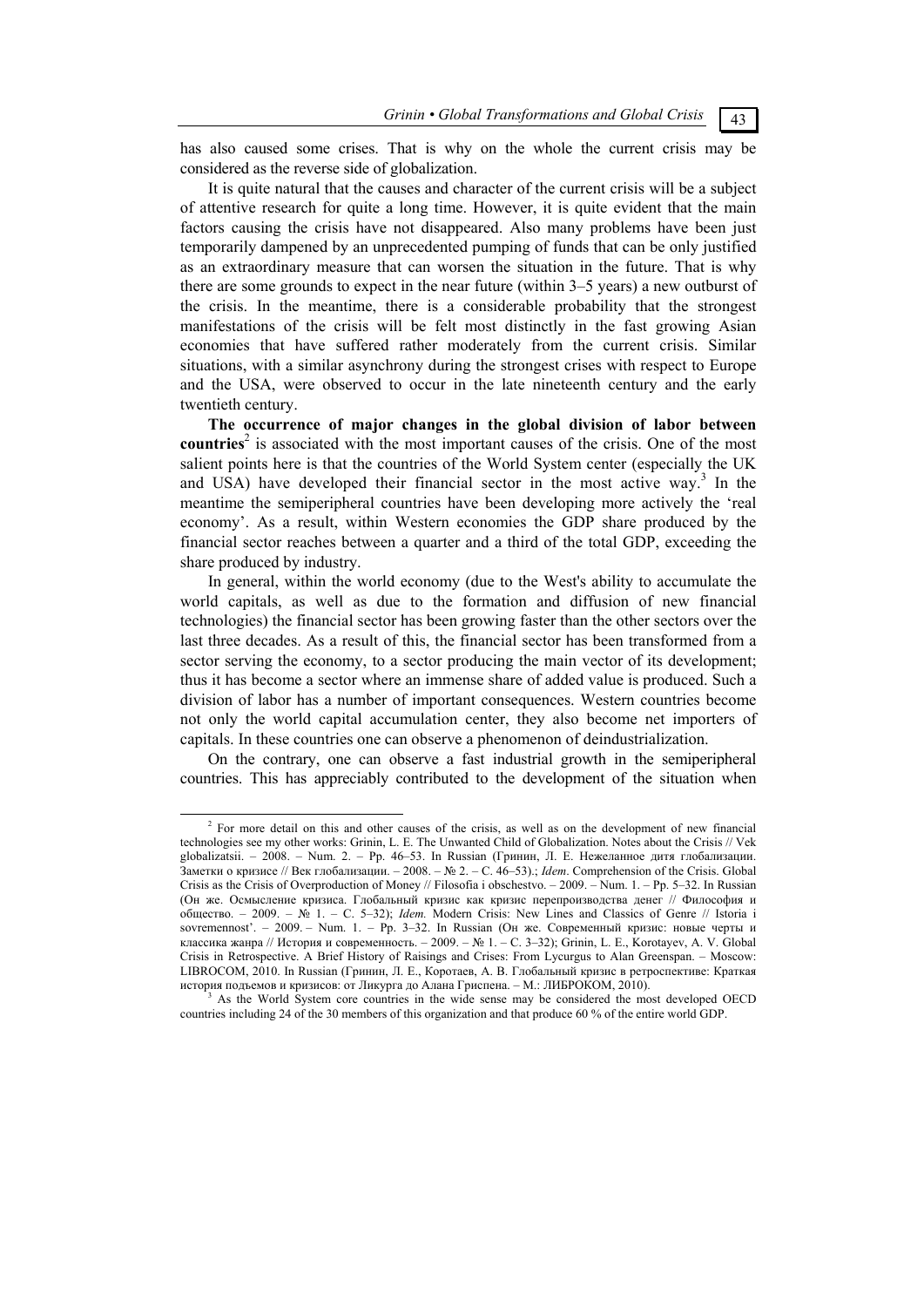the growth rates in such developing economies  $-e.g.,$  the ones of the BRIC and some other semiperipheral countries – are significantly higher than in the West. In the semiperipheral countries one can observe an especially fast growth of the exporting sectors, whereas the USA and some other core countries become more and more a world center of con-sumption whose demand determines to a considerable extent the prosperity of semi-peripheral and peripheral economies. Thus, in general we can observe the decline of the role of the West as an industrial-economic center of the World System; on the other hand, this is accompanied by the growth of its importance as an importer of commodities and capitals; correspondingly, the economic role of the semiperiphery (in general, and certain semiperipheral centers, in particular) grows; yet, their economy becomes more and more dependent on the ability of the West to consume. The consumption economy has become an imperative not only for the West, but for the World System as a whole.

An anarchic and extremely rapid development of new financial centers, financial currents and technologies (that has secured a fast growth of the financial sector) has also contributed in an extremely significant way to the genesis of the global financialeconomic crisis. Their negative role, according to financiers, has been amplified by the lack of transparency with respect to many financial instruments and institutes, which led to the actual obscuring of risks and to the general underestimation of global risk.

It should be noted that the aspiration for risk (which is usually characterized as a positive quality feature of an entrepreneur's psychology) should be reconsidered in conditions of globalization. If financiers (and finally other businessmen) consider the whole world to be a sphere for possible investment, and thus, given this condition, risks are counted in trillions of dollars, then to risk or not to risk stops being just a question of personal choice for individual entrepreneurs and firms. An adventurous inclination for risk (whose consequences could produce a fatal influence on the whole global economy) becomes a very dangerous feature. Consequently, it becomes necessary to control activities of such global entrepreneurs.

## **2. Why there have been Manifested the Classical Features of Economic Crises?**

The global causes of the contemporary crisis, in my opinion, have led to an unexpected effect – we observe within it some classical features of the cyclical crises of the past time that appeared to have been eliminated. Crises in their classical form (as unexpected and even unexplainable economic collapses occurring against the backdrop of unprecedented florescence, growth of profits and prices) were typical for the nineteenth and early twentieth centuries. Later, in the second half of the twentieth century (in a direct connection with an active countercyclical interference of the state) the cyclical crises became much weaker and less pronounced.

Let us recollect that medium-length economic cycles with a characteristic period of 7–11 years (that go through the upswing phase turning into the overheating subphase, and ending with a crisis/collapse/recession and depression) are also known as Juglar cycles.<sup>4</sup> Such cycles were typically characterized by fast (sometimes even explosive)

 $\overline{4}$  They were denoted as Juglar cycles after Clément Juglar (1819–1905), who was one of the first to demonstrate the periodical, regular, cyclical character of economic crises; though a number of economists (including Karl Marx) studied the economic cycles simultaneously with Juglar.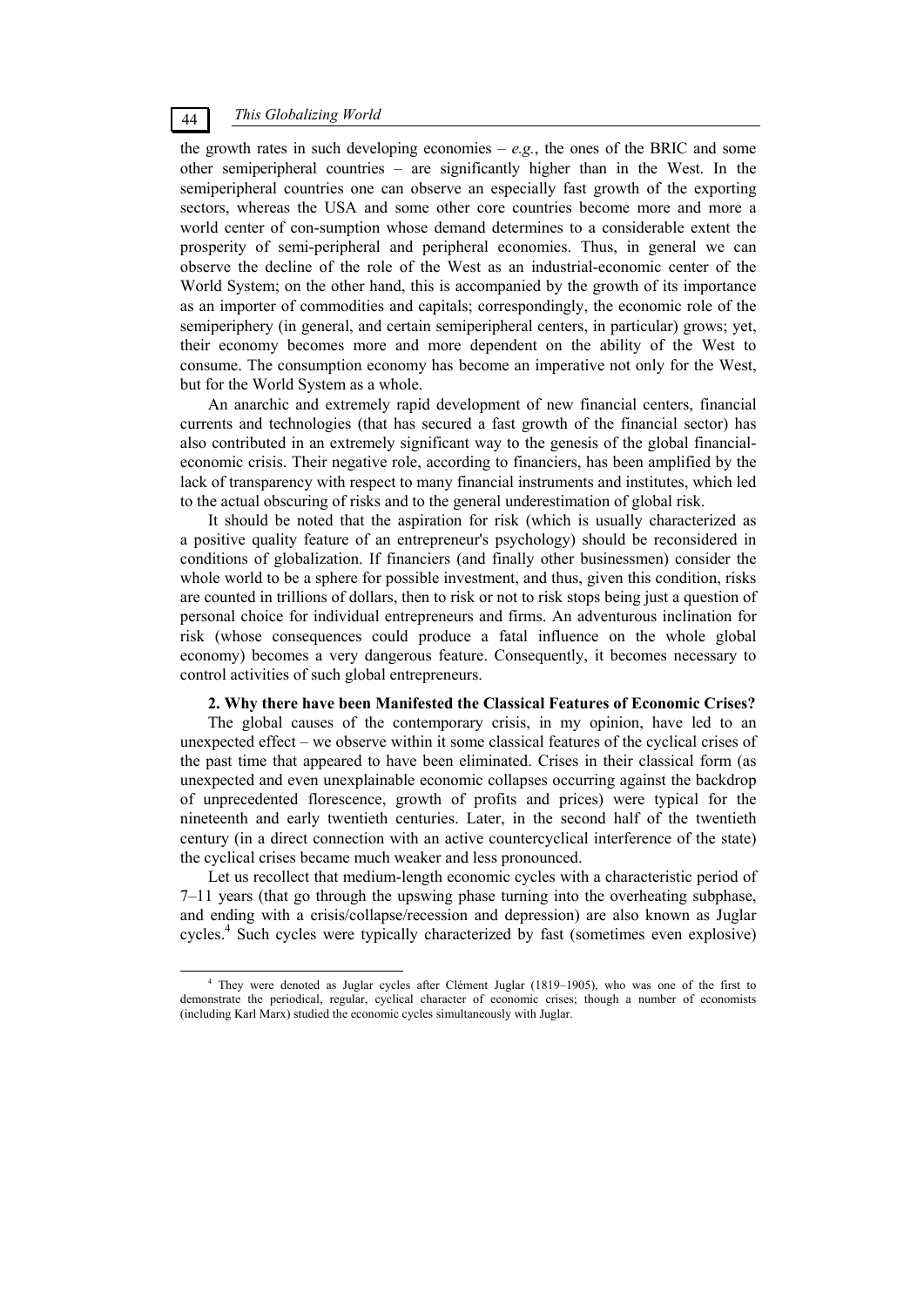booms (that implied a great strain on the economic system) followed by even faster collapses.

The period of upswing followed by boom and overheating was accompanied *(a)* by a fast and inadequate growth of prices of raw materials and real estate objects; *(b)* by an excessive demand for credit funds and investment expansion beyond any reasonable limits; *(c)* by outbursts of speculations with commodity and stock assets; *(d)* by enormous increase in risky operations. All these features were described many times in studies produced by representatives of various schools of economic thought. All these features have been observed in the current crisis.

Abrupt transitions from booms to collapses were connected with spontaneous economic development that was regulated by market forces and almost nothing else, as state interference into the economic development was insufficient. Karl Marx had already considered the anarchic character of development inherent in a capitalist economy (against the background of the economic agents' urge towards the expansion of supply) as the main cause of the economic crises.

As a result of the Great Depression the role of the state in regulating the economy changed. Due to various direct and indirect ways to influence the macroeconomic framework of national economic development it became possible for the state to minimize dramatic distortions of booms and busts. As a result, the crises became much less pronounced than before.

However, the global causes of the current crisis have made those Keynesian monetary methods of economic regulation (that are effective at the scale of a single country) ineffective at the global level. The world economy is being transformed into a single system, but technologies of the countercyclical management at the World System scale have not yet been worked out. Nation-states wage a tense competition for higher growth rates (and the question of possible limitation of those rates is not even discussed). Respectively, in the absence of the necessary level of control, the features of anarchic and arrhythmic development of non-regulated market economy become more and more salient at the World System level.

Hence there is a definite resemblance between the functioning of the non-regulated market national economy and modern global economy. This likeness, in my opinion, explains the contemporary recurrence of some features of the cyclical crises of the past times.<sup>5</sup>

It should be noted that in modern economy not only new financial technologies have emerged, but also modern economy itself to a large extent has started to produce values exactly in the financial sphere (of financial services). Thus, the financial constituent of the crisis has harshly risen compared to the preceding decades, where the main growth occurred in the material sphere.

 $\frac{1}{5}$  $^5$  For details see Grinin, L. E., Korotayev, A. V. Global Crisis in Retrospect... In Russian (Гринин, Л. Е., Коротаев, А. В. Глобальный кризис в ретроспективе…); Grinin, L. E., Malkov, S. Yu., Korotayev, A. V. Mathematical Modeling of Medium-Term Economic Cycle and Current Global Crisis // History and Mathematics: Evolutional Historical Macrodynamics / Ed. by S. Yu. Malkov, L. E. Grinin, A. V. Korotayev. – Moscow: LIBROСOM, 2010. In Russian (Гринин, Л. Е., Малков, С. Ю., Коротаев, А. В. Математическая модель среднесрочного экономического цикла и современный глобальный кризис // История и Математика: Эволюционная историческая макродинамика / ред. С. Ю. Малков, Л. Е. Гринин, А. В. Коротаев. – М.: ЛИБРОКОМ, 2010).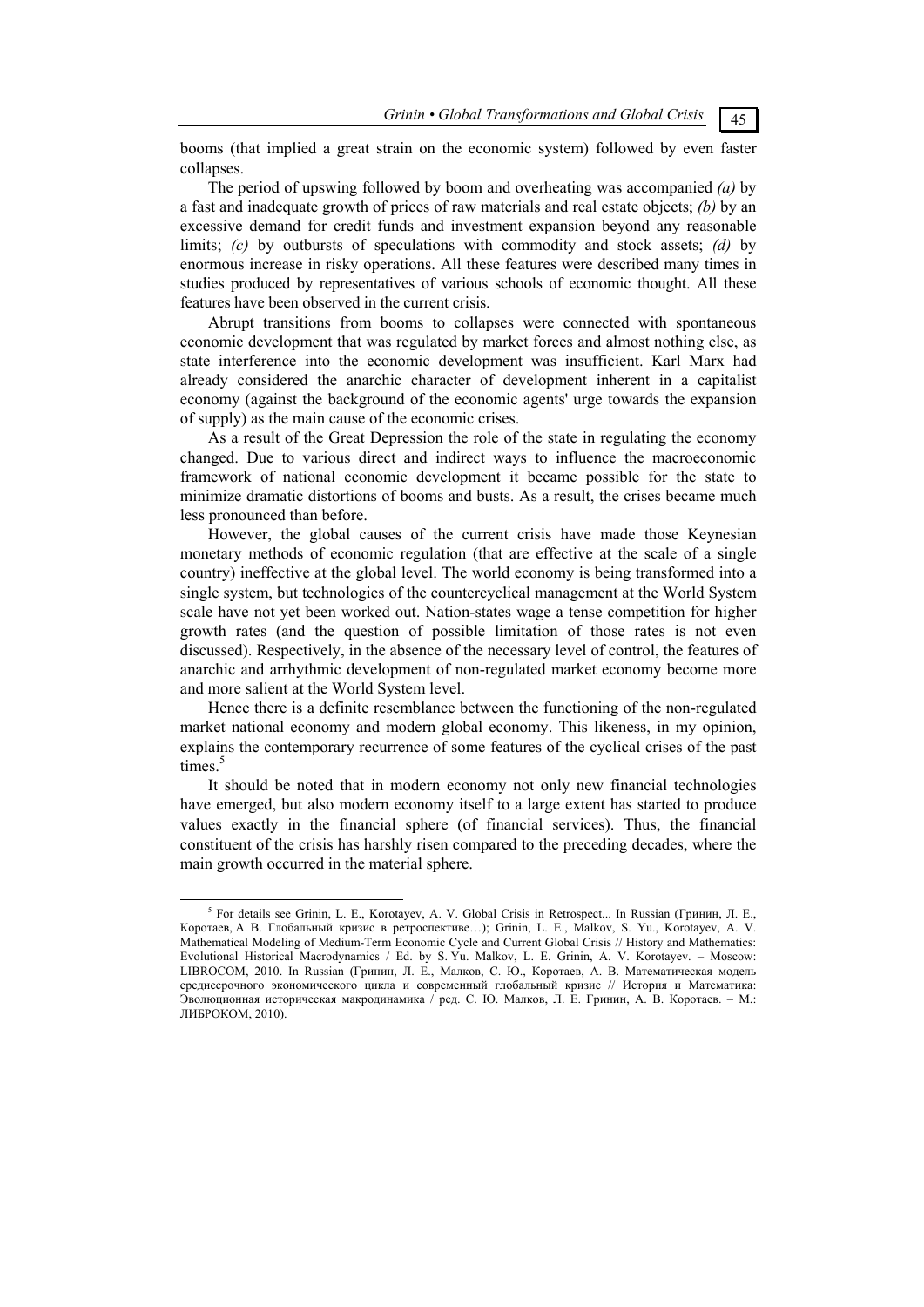## **3. Financial Speculation: Does it have a Positive Side?**

Financial middlemen were cursed in all epochs. And there were always certain grounds to curse them. But they exist and the modern economic system cannot reproduce itself without them, as the modern market economy depends on financial middlemen in a rather significant way, as they transform households' savings into productive investments.<sup>6</sup>

The activities of modern financial corporations and funds (which lead to the uncontrolled growth of financial assets and anarchy in their movements) are quite justly criticized (this point will be discussed below).<sup>7</sup> However, it would not be correct to maintain that modern financial technologies are fundamentally deleterious, that they only lead the world economy to various troubles, that they are only beneficial to the financiers and speculators. On the contrary, both the formation and the current development of the financial sector are connected with the performance of very important functions – and just at the global scale.

Thus, the modern financial globalization should not only be cursed; it also has some positive sides. Summing up the achievements of what is called 'the financial revolution'8 we would provide our own version of the most important directions taken by the development of financial engineering (in addition to the computerization of this sphere of business). We shall also try to specify the positive influence produced by them. Those directions can be described as follows:

1. Powerful expansion of nomenclature of financial instruments and products, which leads to the expansion of possibilities to choose the most convenient financial instrument.

2. Standardization of financial instruments and products. This creates the possibility to calculate an abstract (that is, an aggregate, unified measure based on a standard package of shares and other stocks) base (and not just concrete prices of concrete securities). This secures a considerable economy of time for those who use financial instruments; it makes it possible to purchase financial securities without a detailed analysis of particular stocks; this leads to an increase in the number of participants by an order of magnitude.

3. Institutionalization of ways to minimize individual risks. In addition to the above mentioned expansion of nomenclature and assortment of financial products, it appears

 $\overline{6}$  Greenspan, А. The Epoch of Shocks. Problems and Perspectives of the World Financial System. – Moscow: Alpina Business Books, 2009. In Russian (Гринспен, А. Эпоха потрясений: Проблемы и перспективы мировой финансовой системы. – М.: Альпина Бизнес Букс, 2009). 7

My analysis of the negative consequences, see in Grinin, L. E. The Unwanted Child of Globalization. Notes about the Crisis // Vek globalizatsii. – 2008. – Num. 2. – Pp. 46–53. In Russian (Гринин, Л. Е. Нежеланное дитя глобализации. Заметки о кризисе // Век глобализации. – 2008. – № 2. – C. 46–53); *Idem*. Comprehension of the crisis. Global Crisis as the Crisis of Overproduction of Money // Filosofia i obschestvo. – 2009. – Num. 1. – Pp. 5– 32. In Russian (Он же. Понимание кризиса. Глобальный кризис как кризис перепроизводства денег // Философия и общество. – 2009. – № 1. – C. 5–32); *Idem.* Modern Crisis: New Lines and Classics of Genre // Istoria i sovremennost'. – 2009. – Num. 1. – Pp. 3–32. In Russian (Он же. Современный кризис: Новые черты и классика жанра // История и современность. – 2009. – № 1. – С. 3–32); Grinin, L. E., Korotayev, A. V. Global Crisis in Retrospective… In Russian (Гринин, Л. Е., Коротаев <sup>А</sup>. В. Глобальный кризис <sup>в</sup> ретроспективе…). 8

See, *e. g.,* Doronin, I. G. The World Stock Markets // The World Economy: Global Trends for One Hundred Years / Ed. by I. S. Korolyov. – Moscow: Economist, 2003. – Pp. 101–133. In Russian (Доронин, И. Г. Мировые фондовые рынки // Мировая экономика: глобальные тенденции за 100 лет / Ред. И. С. Королев. – М.: Экономистъ, 2003. – С. 101–133); Mikhailov, D. M. The World Financial Markets. Trends and Tools. – Moscow: Ekzamen, 2000. In Russian (Михайлов, Д. М. Мировой финансовый рынок. Тенденции и инструменты. – М.: Экзамен, 2000).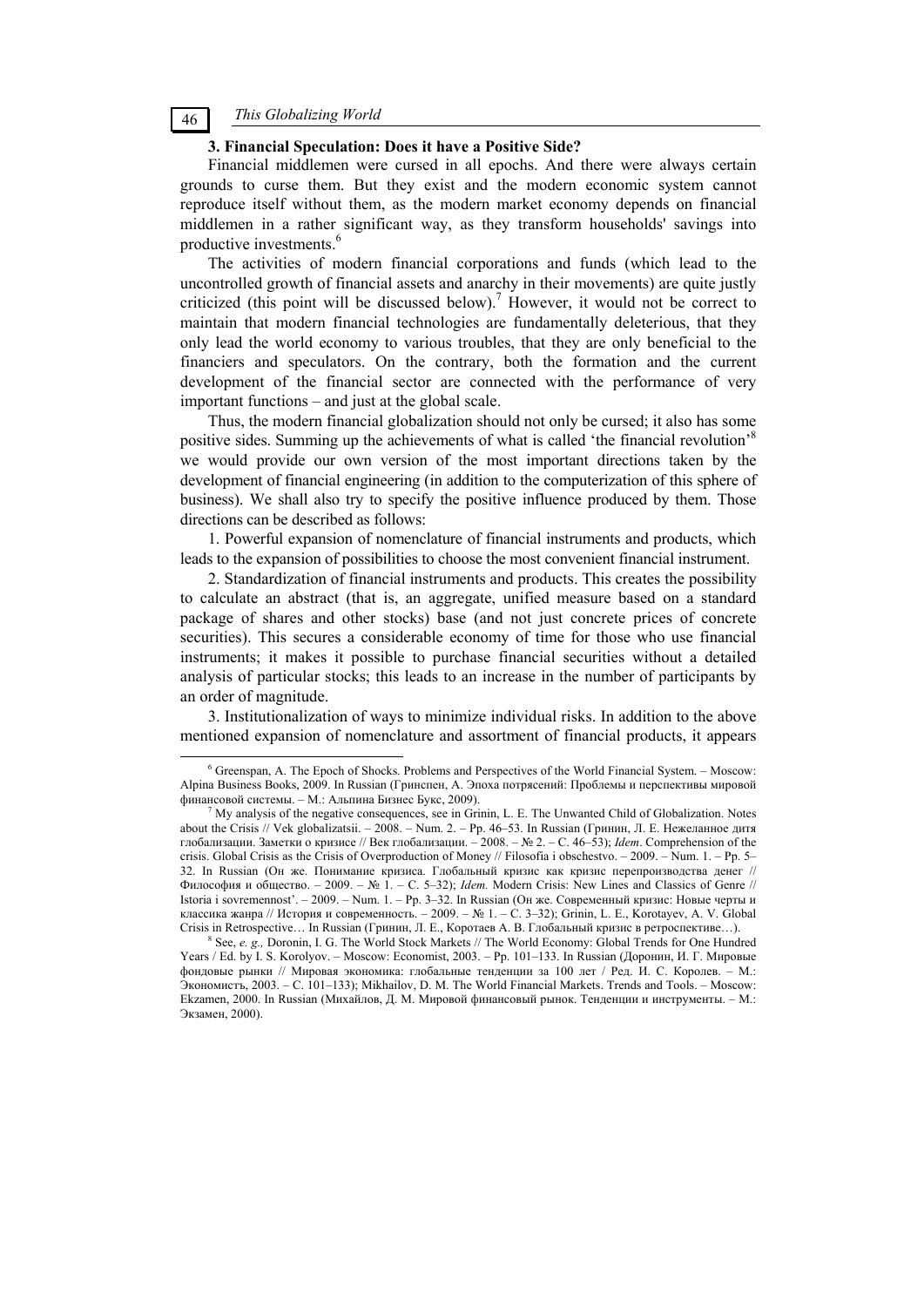*Grinin • Global Transformations and Global Crisis* 47

especially important to mention: first, the development of special institutions – specialized clearing chambers – with their internal regulations (which makes it possible to avoid reliance on courts of law); second, the use of special rules and computer software, various technologies; and, third, new forms of risk hedging. All these changes help to minimize both the individual risks of unfulfilled deals and also of bankruptcies in the framework of certain stock markets.<sup>9</sup>

4. Increase in number of participants and centers for the trade of financial instruments. Modern financial instruments have made it possible to include a great number of people through various special programs, mediators, and structures.<sup>10</sup> These changes result in the diffusion of technologies among the owners of capitals with various sizes (this is similar to the development of joint-stock companies that made it possible to accumulate enormous capitals). It is also possible to observe a significant increase in the number of financial centers and their specialization, as well as in the interconnectedness of national and world financial centers. It is also extremely important that we observe the growth of the number of emitters of various financial derivatives which earlier had lacked the access to global markets.

What is the significance of these changes in the financial sector on the global scale?

Enormous new capitals, actors, markets are accumulated and engaged.

 Due to enormous growth in the volumes of operations, we observe the emergence of possibilities to extract profits from such operations, from which it was impossible to extract any profits earlier. Thus, a firm could earn just 3 cents from re-selling one share, but it may re-sell millions of such shares every day – and what is more, it may re-sell the same shares dozens of times within the same day.<sup>11</sup> One may compare this with the industrial concentration of low-grade ores, whose processing was not profitable before the invention of respective technologies.

The growth of diversity of financial products, the development of specialization in the production of financial services, and the increase in nomenclature of those services make it possible to smooth the demand fluctuations and to increase the general volume of sales (in fact, the growth of nomenclature of products achieves the same results within any branch of economy).

 Financial currents and financial centers start to structure the world economy in a new way. The market economy is always structured along certain modes of communications. One may recollect how railway construction not only altered the transportation of commodities but also changed the whole organization of economic life. Within the modern information economy the financial currents start playing a role of such system-creating communications. In those zones where we observe the most important financial currents, we may also observe the most intensive economic life.

 $\frac{1}{9}$ <sup>9</sup> However, the expansion of the operations' volume and their acceleration create a threat of global financial collapses.

 $10$  The Foreign Exchange Market (FOREX) is the most famous among them.

<sup>&</sup>lt;sup>11</sup> Callahan, D. Financial Economics for Real People // Economic Cycle: The Analyses of the Austrian school / Ed. by A. V. Kuryaev. – Chelyabinsk: Socium, 2005. – Pp. 70–79. In Russian (Кэлахан, Д. Экономика финансов для простых людей // Экономический цикл: анализ австрийской школы / ред. А. В. Куряев. – Челябинск: Социум, 2005. – С. 70–79). Of course, to a better extent it concerns the period of rise, and to a much less extent (though not zero) the period of fall.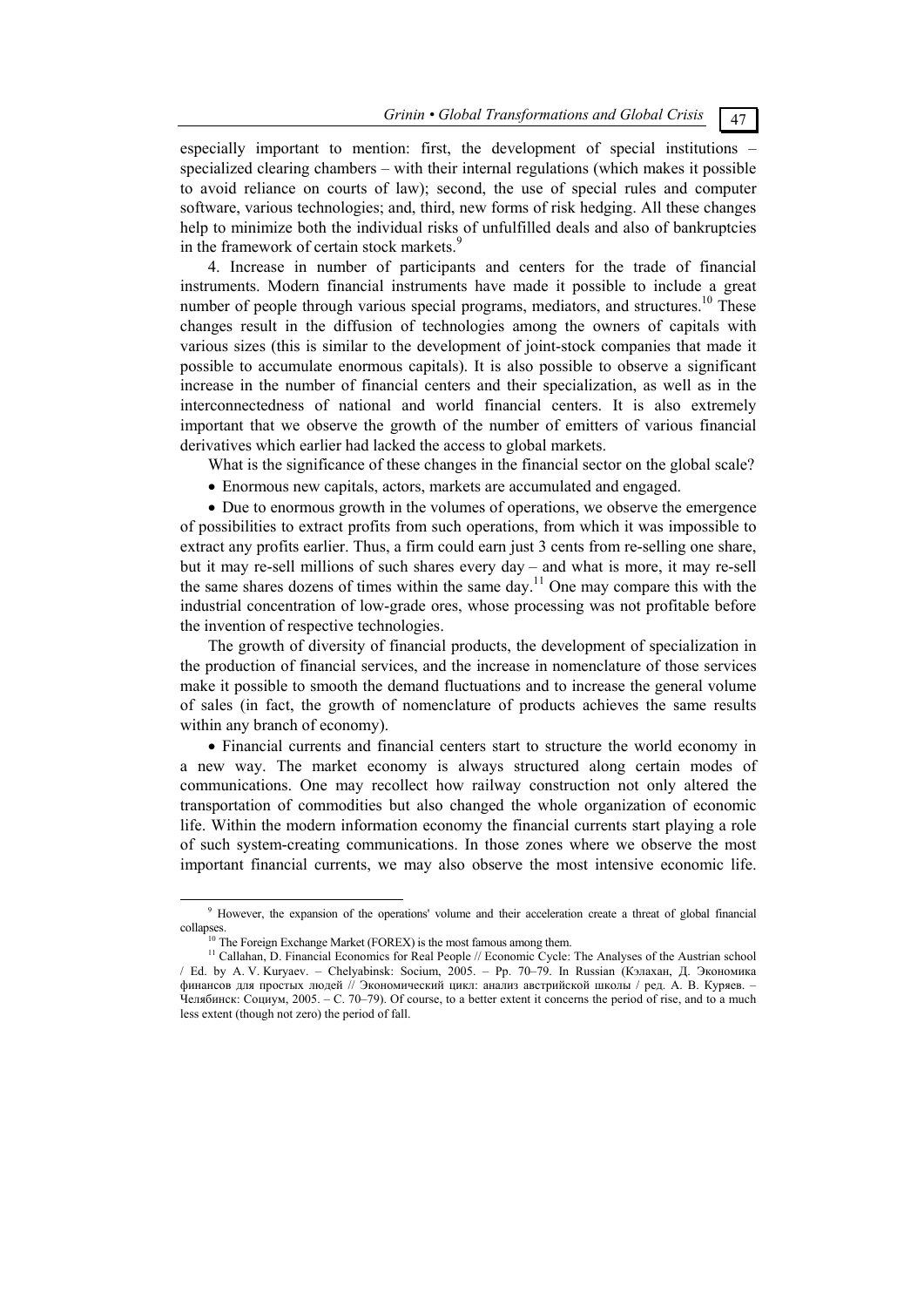Small financial streams (like, before, small streams of commodities along the railways) create a new economic network.

 The new structure makes it possible for the periphery to participate actively in the world economy. It is quite clear that the spontaneous movement of capital can lead to collapses and global crises; yet, the same was observed in the  $19<sup>th</sup>$  century when the vigorous railroad construction (accompanied by unprecedented speculations) led first to enormous upswings, and, later, to collapses. Thus, the main task is to put the most dangerous and unpredictable actions under control.

### **4. Financial Currents as the World Pension Fund?**

Our research has made it possible to detect such global functions of the world financial sector that do not seem to have been noticed by analysts. Those functions have developed in conditions of currency not guaranteed by gold and they are connected with the necessity to protect savings in conditions of inflation against losses and risks during long periods of time. They emerged as an unintended consequence of the radical transformations in the world financial system that began in the 1970s. At that time the world financial system finally rejected the gold monetary standard as a result of the double devaluation of dollar and the collapse of the Bretton Woods monetary system. The price of gold was no longer tied to the dollar even nominally, it became free, whereas the currency exchange rate became floating.

However, as a result of the rejection of the golden standard the function of savings' protection moved finally from an 'independent' guarantor (*i.e.*, precious metals) to the state.<sup>12</sup> However, there was no state left, on which the capital owners could rely entirely as they could on a perfectly secure guarantor. One should add to this, the growth of inflation that especially bothered the West in the 1970s and 1980s. One should note that it was during the 1960s and 1970s that the volume of 'social capitals' in the direct sense (*i.e.*, various pension, social, insurance funds, including the medical insurance funds) grew very significantly in direct connection with active social legislation, the growth of the quality of life, and some demographic processes (first of all, the coming to age of the numerous baby-boom generation). There were some other important sources for the growth of capitals in the 1970s and 1980s, in addition to the above-mentioned ones. The general volume of capitals also grew due to the petrodollars, the increase in the emission of stocks, and borrowing (including the sovereign borrowing). In general, since that time one may observe the process of rapid growth of the volume of free capitals that should be invested somewhere.

With inflation the question of where to invest capitals and funds not guaranteed by gold or hard currency becomes extremely important. This is especially relevant for capitals accumulated by pension funds, as their designation is to be found dozens of

 $12$  Naturally, the value of gold and silver could fluctuate. One can easily recollect the so-called price revolution of the  $16<sup>th</sup>$  century, as a result of which the prices grew four times. But there has never been a single case when gold or silver lost their value momentously, or when their prices dropped close to zero (this eventually happens with prices of shares), whereas in the nineteenth and early twentieth centuries (when many states applied the gold standard) the value of money was sometimes surprisingly stable for long periods of time (the same is true for prices of many key commodities), and this allowed many people to live from the interest rates of their savings. It made it possible to rely on savings in the form of gold/silver coins to guarantee one's survival in old age or for any emergencies. Incidentally, this was a very important basis for the development of thriftiness. Today prices of precious metals are as unstable as the ones of any other assets, and the magnitude of their fluctuations is great.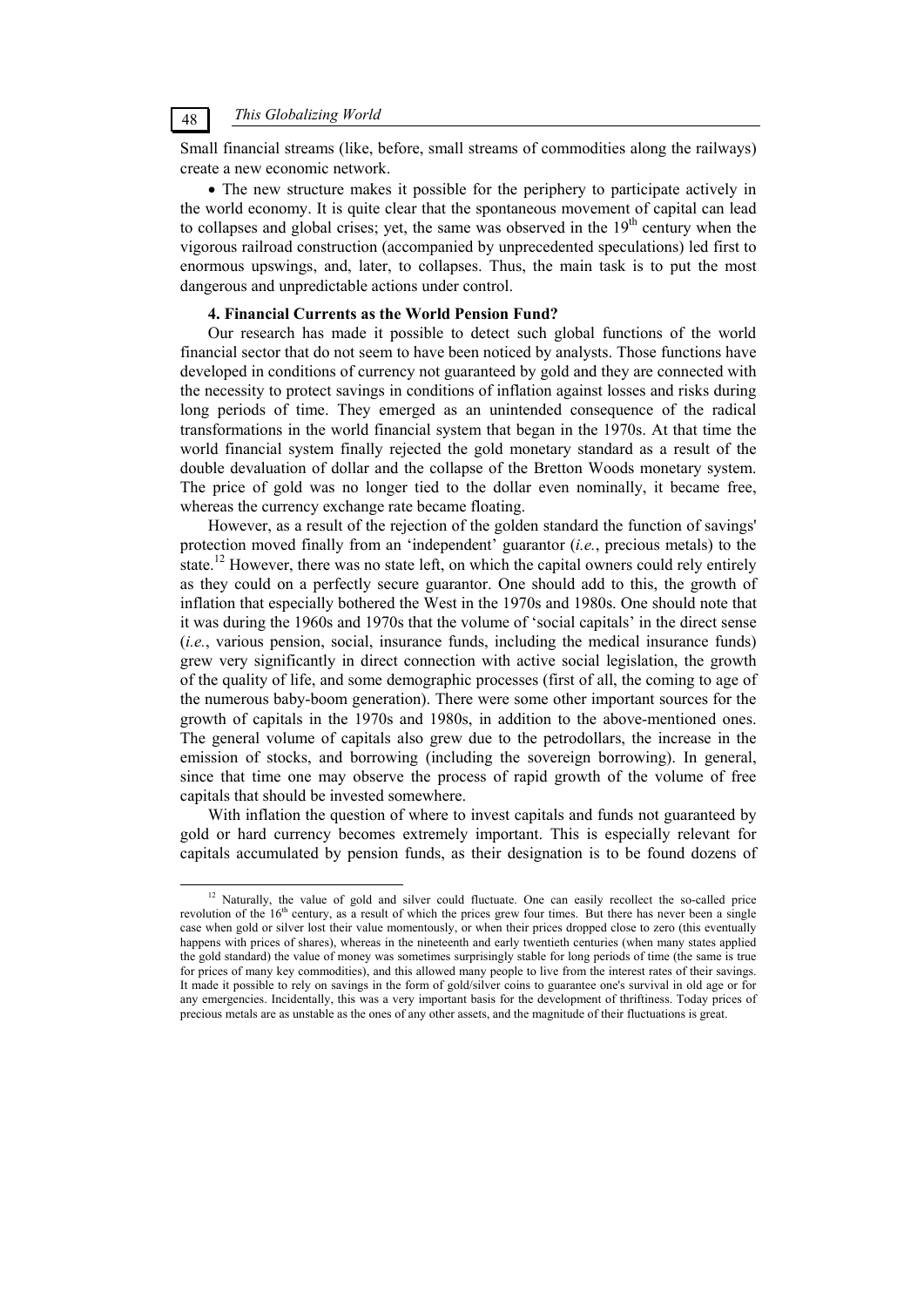years later preserved and multiplied. Thus, it was necessary to find new ways to guarantee the preservation and multiplication of capitals.

The actual abandonment of the gold standard led to the transformation of not only the world monetary system, but also to the transformation of the financial economy and all financial technology. The sharp increase in the quantity of capitals, the necessity to preserve them from inflation and to find their profitable application objectively pushed the financial market actors to look for new forms of financial activities. As a result, one could observe the start of the process of rapid growth of the volumes of financial operations, the number of financial assets, objects, instruments, and products. Some new instruments were already available at that time, and it became possible to apply them rapidly on a wide scale.<sup>13</sup> A factor that contributed greatly to all this was nothing else but the information-computer revolution that occurred simultaneously with the financial revolution and that gave it a solid material basis.

Thus, in contrast with precious metals (that retained their value even if they were not invested in anything) the modern capitals do not have such an anchor; that is why if capitals just lie still (as gold in treasuries), they risk to depriciate gradually into 'dust'. What are the possible sources of their preservation and growth – and, hence, what are the possibilities of the fulfillment of respective financial obligations (as well as social obligations connected with them)?

The first point is a system of dynamic movements of capitals, continuous change of their forms, the engagement of new people, mediators, and services that allow them to be preserved and multiplied. The faster the movements and transformations of financial objects, the better the preservation of capitals.

The second point is the distribution of risks at the global scale. We observe the growth of opportunities to distribute risks among a larger number of participants and countries, to transform a relatively small number of initial financial objects into a very large number of financial products. This makes it possible to achieve the maximum diversification by letting people choose convenient forms of financial products and to change them whenever necessary. That is why derivative financial instruments become more and more derivative, they acquire more and more modified forms that become more and more distant from the initial money one.<sup>14</sup>

The third point is the growth of specialization (including various forms of deposit insurance) that supports diversification and the possibilities for expansion.

The additional importance of the world finances' functions – with respect to the preservation and multiplication of savings in pension, insurance, and social funds – is amplified every year by a very significant (and, in some sense, global) process of the

<sup>&</sup>lt;sup>13</sup> For details see Grinin, L. E. Comprehension of the Crisis. Global Crisis as the Crisis of Overproduction of Money // Filosofia i obschestvo. – 2009. – Num. 1. – Pp. 5–32. In Russian (Гринин, Л. Е. Осмысление кризиса. Глобальный кризис как кризис перепроизводства денег // Философия и общество. – 2009. – № 1. – C. 5–32); *Idem.* Modern Crisis: New Lines and Classics of Genre // Istoria i sovremennost'. – 2009. – Num. 1. – Pp. 3–32. In Russian (Он же. Современный кризис: Новые черты и классика жанра // История и современность. – 2009. – № 1. – С. 3–32); Grinin, L. E., Korotayev, A. V. Global Crisis in Retrospective… In Russian

<sup>(</sup>Гринин, Л. Е., Коротаев, А. В. Глобальный кризис <sup>в</sup> ретроспективе…). 14 One should take into account that pension funds, insurance companies *etc.* act as institutional investors and owners within many corporations that themselves invest in numerous stocks and projects; this way the finances of the world have been so mixed up that it is difficult to comprehend whom exactly these particular funds belong to, whether they are 'good', or 'toxic'.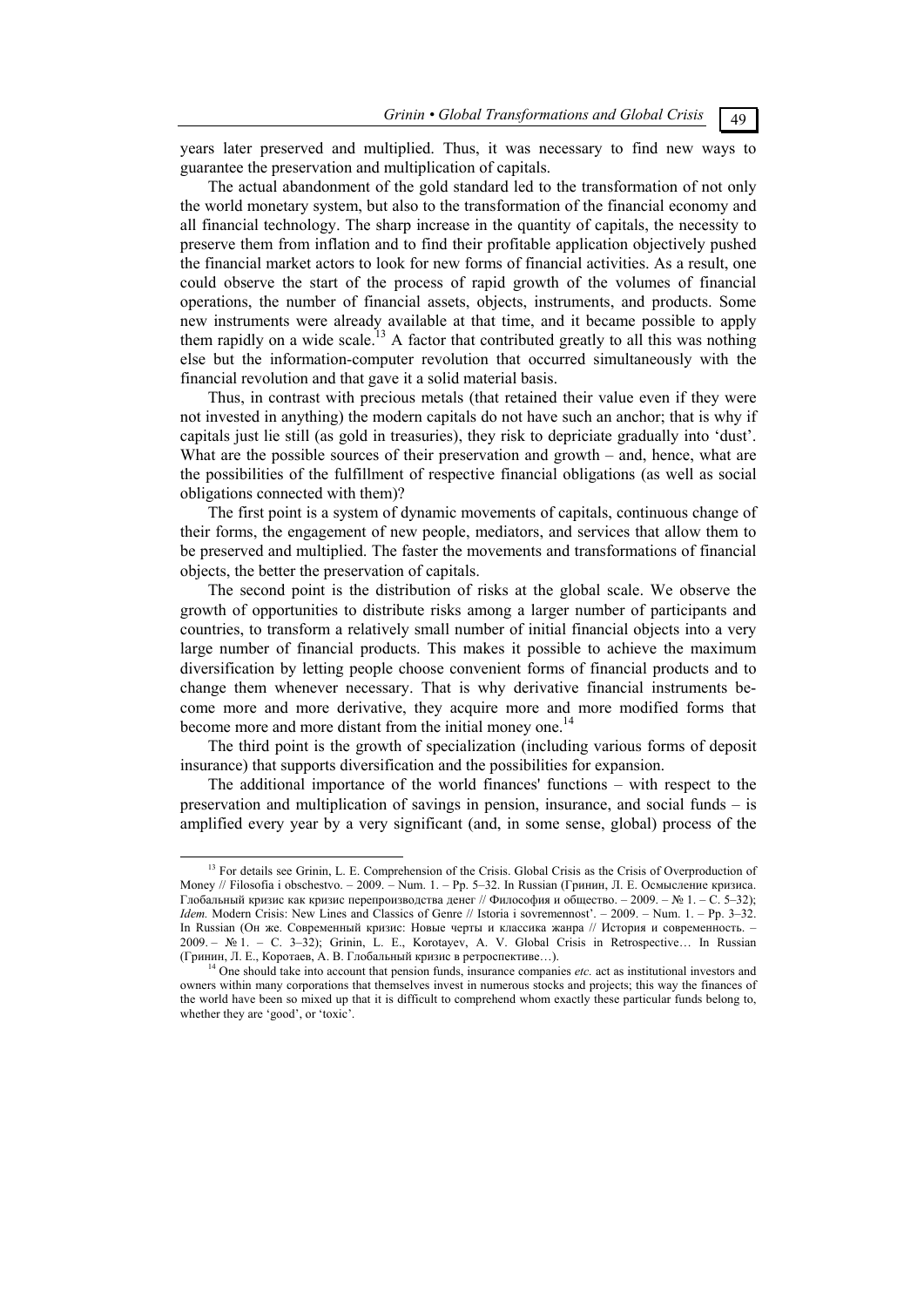finalization of the second phase of demographic transition in Europe, the USA and Japan. It is well known that as a result of this process the natural population growth rates declined in those countries to values that are close or even below zero; depopulation began in a number of developed countries, a rather rapid population aging is observed, whereas the proportion of pensioners in total population tends to increase in a rather dramatic way. The forecasts suggest a further acceleration of this process. In 2010 one can observe 1 pensioner per 4 working-age adults, whereas in 2025, according to forecasts, there will be less than 3 working-age adult per pensioner in the developed countries<sup>15</sup>, and there are even more pessimistic forecasts. Who will be filling the pension funds in the future, who will fulfill the social obligations with respect to hundreds of millions of elderly voters? Note meanwhile that, in addition to the overall growth of the number of pensioners, one can also observe simultaneously the increase in volume, complexity, and value of respective obligations (in particular, health care services).

Indeed, within such a context, against the background of the slow down of the economic growth in the West and the threatening growth of state debts in many developed countries, the guarantees of pension (and other social insurance) payments do not look perfectly secure.

Here one should take into account that most pension funds are concentrated not in the state pension funds, but in thousand of private (non-state) pension funds that are very active as regards the search for the most secure and profitable investments. The amounts of money concentrated in pension funds are enormous. At the world scale they are counted in dozens of trillion dollars. Note that we are dealing here not with some financial derivatives or bad debts, but, in general, with honestly earned money accumulated over the three to five decades that constitute a working life. Thus, according to some calculations, the volume of the American pension funds can be estimated for the moment of the start of the world financial crisis as about 10 trillion US dollars.<sup>16</sup> The crisis led to tangible losses and even bankruptcies of many of those funds. How to make the preservation of those resources secure? It is easy to see, that security is a rather relative notion. The best shares can suddenly turn out to be insecure, the same goes with respect to the apparently best shares, real estate, and even state obligations. In 2008, the Russian State Pension Fund lost 10 billion roubles because of drop in rate of these obligations.<sup>17</sup> It seems that within a single developed country it

<sup>&</sup>lt;sup>15</sup> See World after Crisis. Global Trends. 2025: Transformed World. The Report of the National Intelligence Council. – Moscow: Evropa, 2009. – Pp. 57–58. In Russian (Мир после кризиса. Глобальные тенденции – 2025: меняющийся мир. Доклад Национального разведывательного совета США. – М.: Европа, 2009. – С. 57–58). A dramatic change in the proportion of pensioners to working people could be seen from the following numbers: in 1950 in the USA the ratio was 1:16, in the middle of the 2000s it was already 1:3, so it has changed five times (see Meliantsev, V. A. Developed and Developing Countries in the Age of Transformations. – Moscow: Klyuch-S, 2009. In Russian [Мельянцев, В. А. Развитые и развивающиеся страны в эпоху перемен. – М.: Ключ-С, 2009]). <sup>16</sup> Shtefan, Ye. American Pension Capital Funds have Lost 2 Trillion Dollars // Novyi region 2.08.10. URL:

http://www.nr2.ru/economy/199830.html. In Russian (Штефан, Е. Пенсионные фонды США потеряли два<br>триллиона долларов // Интернет-ресурс).

<sup>&</sup>lt;sup>17</sup> Naumov, I. The Pension Capital Fund of Russia (PFR) in the Current Year Sustained 10 Billion Roubles of Losses from the Investment of Funds in the State Securities / Nezavisimaya gazeta. – 2008. – 19.12. URL: http://www.ng.ru/economics/2008-12-19/4\_pensia.html. In Russian (Наумов, И. Пенсионный фонд России (ПФР) в текущем году зафиксировал убытки в 10 млрд руб. от размещения средств в государственных бумагах // Независимая газета. – 2008. – 19 декабря // Интернет-ресурс).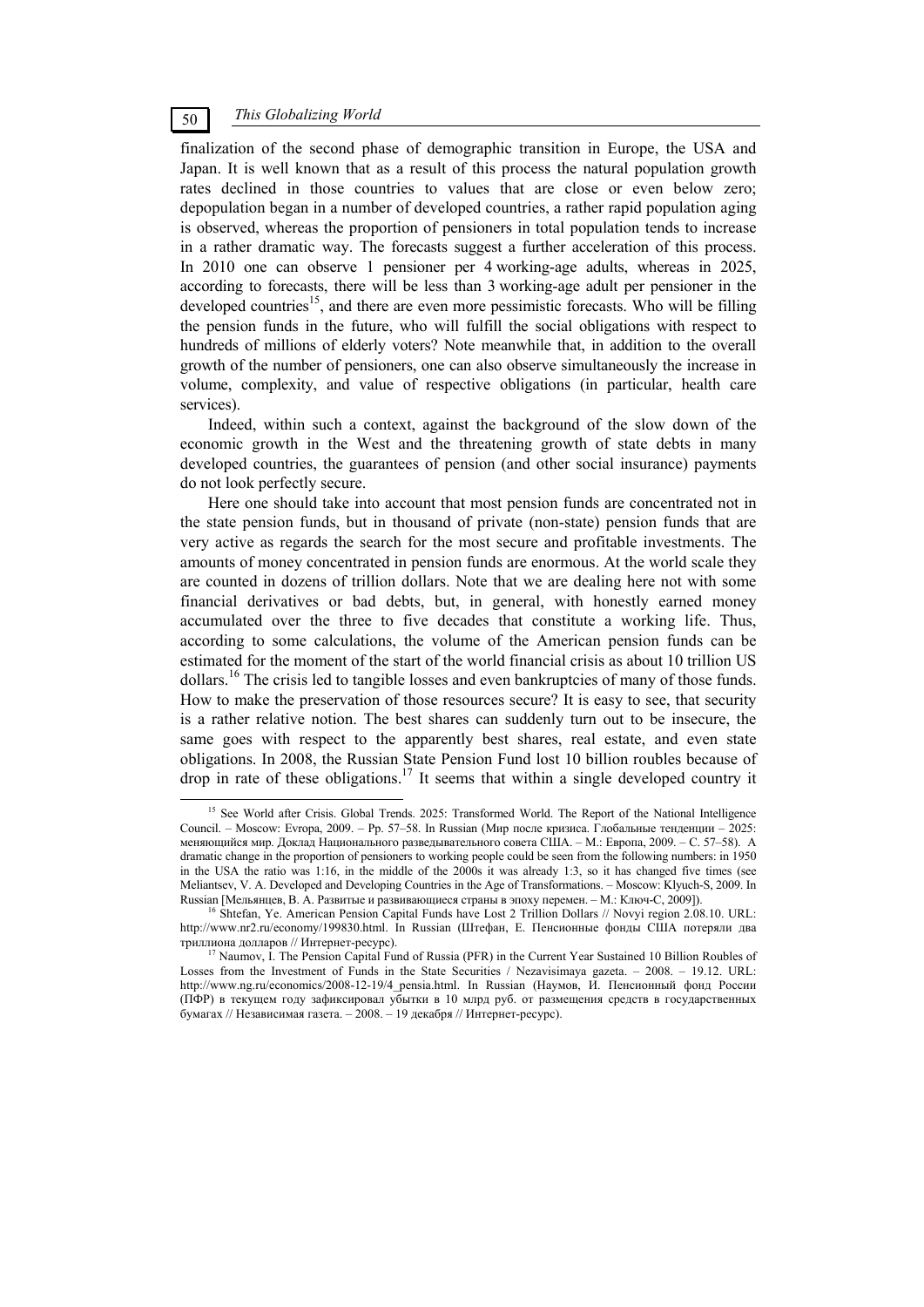becomes more and more difficult to achieve a sufficient level of the security of pension funds.

In the meantime in the developing countries we observe enormous numbers of young adults; and it is extremely difficult to provide all of them with jobs and education. It is impossible to solve this task without an active integration of the peripheral economies into the World System economy, without the diffusion of capitals and technologies from the World System core, whereas such an integration cannot be achieved without the development of the world financial system. In the meantime the number of pensioners in the developing countries is still relatively small, the social obligations with respect to them are relatively low, and only after a significant period of time the problem of the pensioners' support will become acute in those countries.

Against this background, the world monetary resources have already begun to take part in solving this social problem (though, naturally, they are unable to solve it completely). It appears that the redistribution of capitals throughout the whole world and the distribution of risks through investments in the diverse assets of developing countries (through numerous mediators and specialized funds) actually creates for the borrowers/recipients from the developing countries (*i.e.,* those countries with a high proportion of young adults in their population) financial obligations that multiply the invested capitals within rather long periods of time. And those multiplied capitals will be potentially used for the payment of pensions and other social obligations in the creditor countries. The developing countries are very interested in attracting capitals that create jobs for the numerous cohorts of young adults. A considerable part of requested capitals come from pension, insurance, and social funds of the developed countries. In other words, to some extent the young adults of India, Indonesia, Brazil, will be working indirectly to support the elderly population of the core countries.

*Thus, those countries that are rich in demographic resources, but that are poor in capitals are involved more and more in an extremely important (though not quite apparent at the surface) process through which they participate in the support of the elderly population cohorts living in the core countries through the vigorous unification of the world financial currents, its standardization, and increasing global mobility and anonymity.*

In other words, global finances not only integrate capitals of the various regions of the world, they also contribute to the solution of an extremely important social problem, (purely inner problem, which is, however, becoming more complicated to solve within the limits of individual countries) to support the numerous elderly population of the core countries. Within such a context one can foresee a situation when a failure of one country would be regarded as a common failure. Actually, this outruns (and prepares) political and legal globalization in some very important respects. Such interweaving of interests (as soon as it becomes evident) will make the actors move more actively toward the institutionalization of some financial and social relationships, toward a more rigorous control of financial currents, toward the full security of financial technologies.

In other words, the modern financial assets and currents have become global and international, huge funds are circulating within this system (though, of course, not all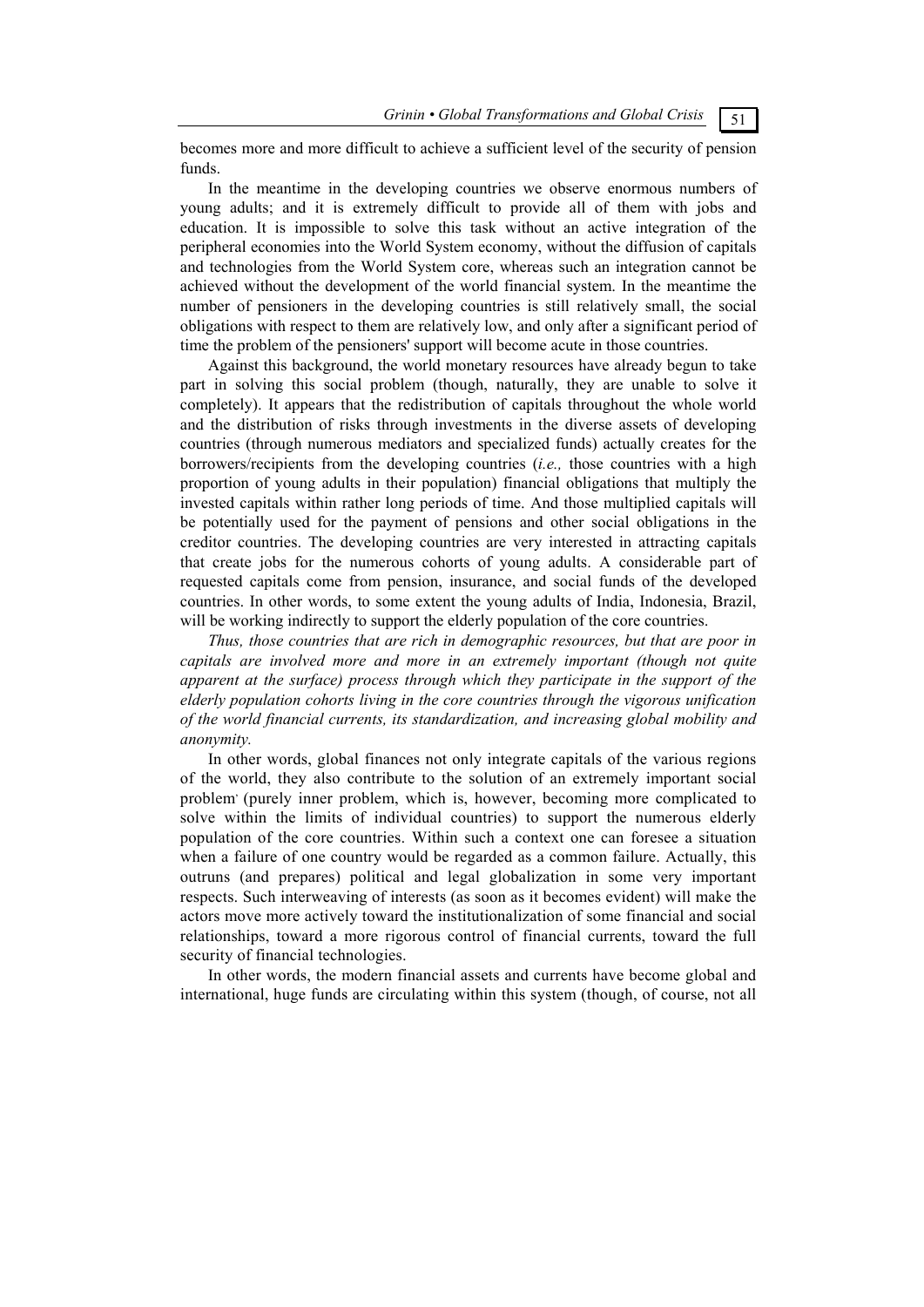its participants extract equal profits). Meanwhile, it is important to understand that a considerable percentage of the circulating sums are *social* (pension and insurance) money whose loss may lead to disasters with such consequences that are very difficult to forecast.

Thus, a more secure management of the world capital has (in addition to its evident economic and social dimensions) such a dimension as the security of the future of pensioners and those in need of social protection (there are certain respective insurance systems at national levels, but what could they mean in the situation of a global financial collapse?). Hence, the issue of the institutional support of the financial globalization becomes more and more important. However, one could wonder how many new crises are necessary in order that this problem would be solved?

### **5. Feeling of the Necessity of Changes**

Today many specialists see that the main current problems of the world stock markets stem from the defects of their regulatory system,<sup>18</sup> though many specialists (if not most of them, at least in the United States) still believe that the problems of stock and financial markets stem from defects and imperfections of the national (rather than supranational) regulation systems. One should admit that the United States has derived some conclusions from their crisis experience; in particular, the American actors have started discussing (and taking) measures aimed at tighter regulation. They have also begun cleaning bad and 'toxic' debts. All these are important developments, especially taking into account the special and enormous global influence of American financial institutions and instruments. A few quite reasonable opinions have been expressed recently with respect to the possible directions of the necessary regulation of financial activities. For example, Schäfer maintains the following:

Particularly risky financial products must be prohibited. At present, if one invents a new financial instrument, he can offer it to his clients the next day. For example, an inventor of a new derivative is not obliged to register it in any state agency; he can start selling it immediately. Free market proponents believe that financial markets will regulate everything themselves, that they will sort out and discard bad products by themselves. In reality this does not happen. Banks and funds threw 'toxic waste' amounting to trillions of dollars to the market, and meanwhile they diffused a belief that one can produce really valuable stocks from a large number of dubious assets, whereas nobody felt being responsible for all this. But if the market cannot take responsibility upon itself, it should be assumed by the state. Financial corporations must be obliged to register in advance all the financial products that they invent (similarly to what is observed with the production of medicines in the pharmaceutical industry). A state agency should anticipatorily check and test all the financial instruments before banks get their right to sell them. And if those instruments turn out to be too dangerous, the agency should prohibit them.<sup>19</sup> State agencies controlling financial markets should subdivide rating agencies in such a way that a part of them would calculate ratings, whereas the other part would provide consulting services to banks. In the meantime, rating agencies and their clients should publish all the information that has been used to calculate the rating. In this case, any other rating agency will be

<sup>&</sup>lt;sup>18</sup> For the analysis of such views see Doronin, I. G. – Op. cit. – Pp. 129–130. In Russian (Доронин, И. Г. Указ. cоч. – С. 129–130). 19 Schäfer, U. Der Crash des Kapitalismus. – Frankfurt: Campus Verlag, 2009. – S. 279–280.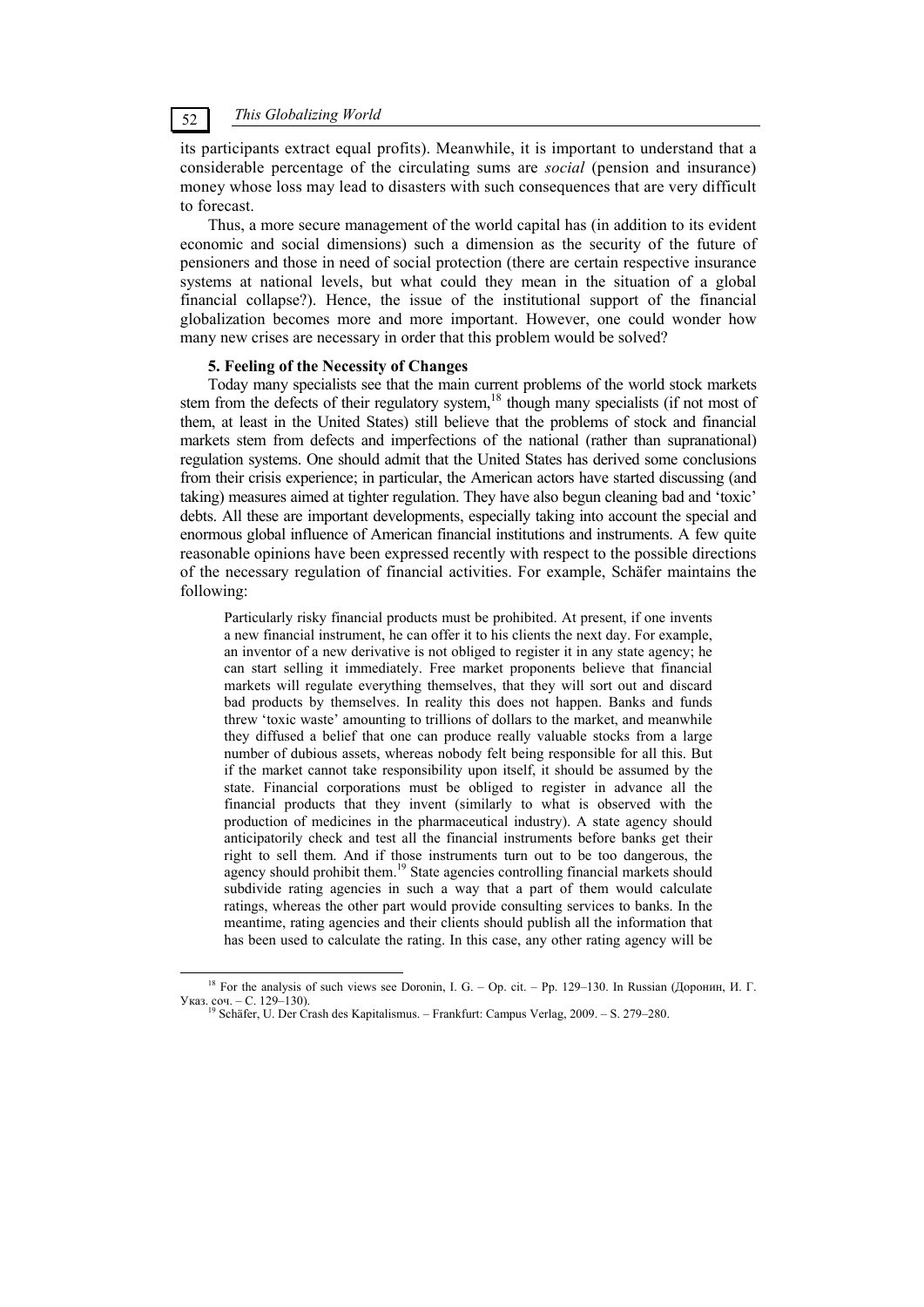able to check the ascribed rating and to publish an alternative calculation if it does not agree.<sup>20</sup>

Actually, the business of tax havens consists of the sucking of funds from industrially developed countries. The 'havens' attract them with their extremely low tax rates. They offer absolute secrecy to their depositors and exempt financial corporations from any checks. That is why the industrial countries should coerce 'havens' to abandon bank secrecy and make them inform foreign tax agencies of all the respective capitals and revenues. 'Havens' should raise their tax rates to an internationally acceptable level. They will not do this voluntarily. That is why, if necessary, they should be coerced to do this with economic sanctions.<sup>21</sup>

It is not difficult to see that this citation (with an important exception in the last section) is addressed to the national government. However, though the role of national regulation still remains very important, we observe now such a situation in the financial markets that a single state (in contrast with the previous period) cannot cope with it. Thus, as finances internationalize more and more (and as we have observed they play obviously a significant role, which can not be solved in the national scope), respective measures should be taken at the supranational level.

The necessity of the transition from the national level of regulation to the supranational one has been discussed by some analysts for quite a long time.<sup>22</sup> Lester Thurow, as well as some other analysts, finds the cause of the instability of the world stock markets in the contradiction between the international character of operations of the world stock markets and the national nature of the stock markets themselves. However, he has very good grounds to note that, though the epoch of national economic regulation is coming to its end, the epoch of the global economic regulation has not started yet.<sup>23</sup> Will radical changes in this direction take place in the near future?

The current global crisis has demonstrated, in an especially salient way, the necessity for major changes in the regulation of international economic activities and movements of world financial currents, the need for the growth of coordinated actions by governments and unified international legislation. Actually, the world needs a new system of financial-economic regulation at the global scale.

Comprehension of the causes of the crisis may provide a push to start a new round of global transformations, but the respective path (to effective transformations) appears rather long. However, even the transition to the very initial phase of a new system of supranational regulation will imply rather profound changes (whereas many transformations can hardly be predicted today). The point that the political landscape and the balance of world power will change in the forthcoming decades is felt more and more strongly. American analysts believe that 'the international system – as constructed following the Second World War – will be almost unrecognizable by 2025…

<sup>20</sup> *Ibid.* – P. 280. 21 Schäfer, U. Op. cit. – P. 284.

<sup>&</sup>lt;sup>22</sup> For example, Van der Wee, H. The History of World Economics 1945–1990. – Moscow: Nauka, 1994. In Russian (Ван дер Вее, Г. История мировой экономики 1945–1990. – М.: Наука, 1994); Soros, G. The Crisis of Global Capitalism. Open Society Endangered. – Moscow: INFRA-M, 1999. In Russian (Сорос, Дж. Кризис мирового капитализма. Открытое общество в опасности. – М.: ИНФРА-М, 1999).<br><sup>23</sup> Thurow, L. C. The Future of Capitalism. – Novosibirsk: Sibirskiy khronograf, 1999. In Russian (Туроу, Л.

Будущее капитализма. – Новосибирск: Сибирский хронограф, 1999).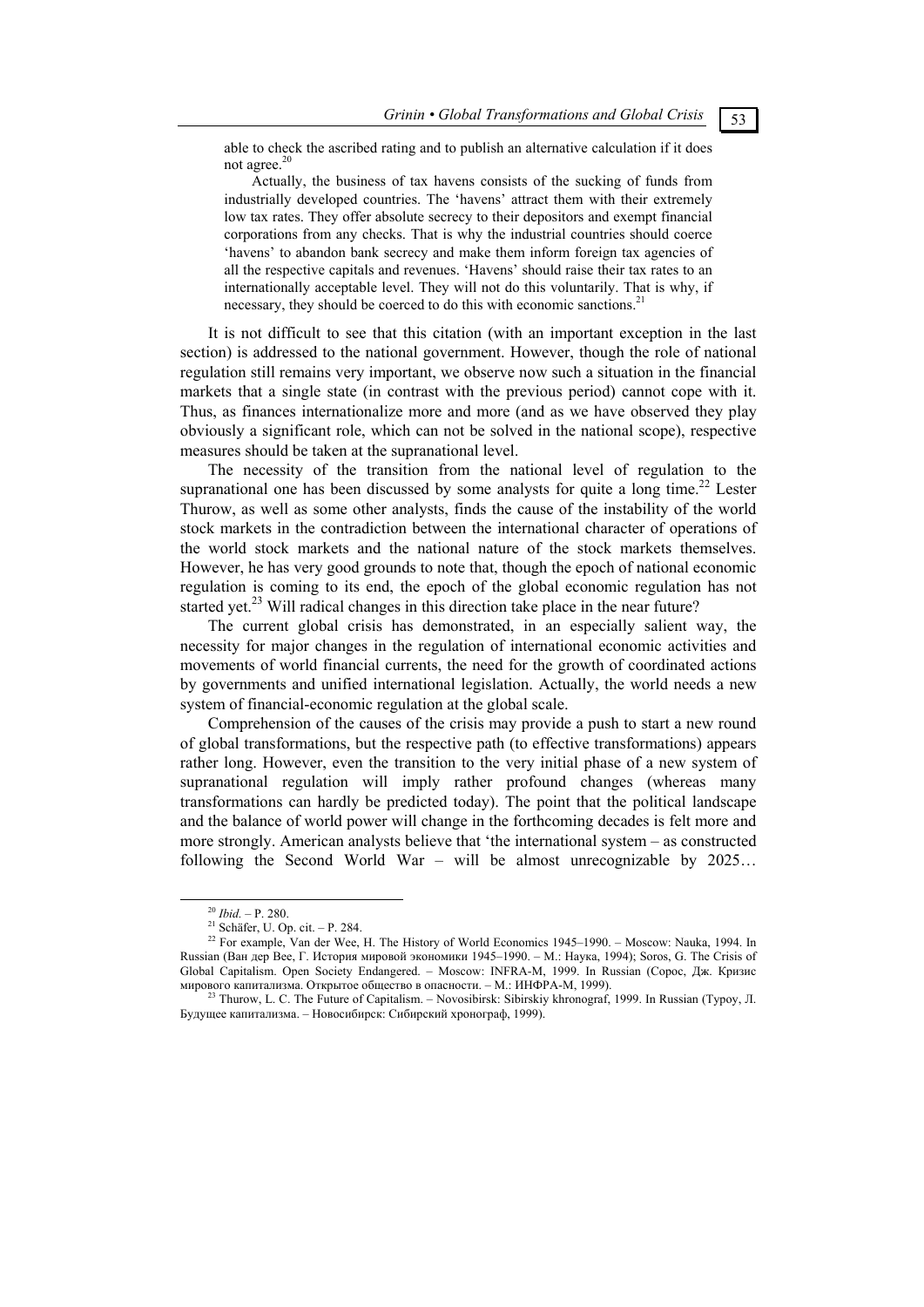The transformation is being fueled by a globalizing economy, marked by an historic shift of relative wealth and economic power from West to East.<sup>24</sup>

## **SOME CONSIDERATIONS ON THE POSSIBLE WAYS OF THE WORLD SYSTEM DEVELOPMENT**

### **1. Change of Leadership or Fundamental System Change?**

It is quite obvious today that we observe the weakening of the economic role of the USA as the World System center; in more general sense we observe the working of the World System core countries as a whole<sup>25</sup>. That is why there is no doubt that sooner or later (and in any case in the foreseeable future) the USA status of the world leader will change and their role will go down. Many are worried by this in the USA. The current crisis is an important step in the direction of the weakening of the present leader. As we have already spelled out, the earlier priorities and the earlier bases of the world economic order that are advantageous for the USA will start sooner or later being transformed into a new order. In the foreseeable futures such a transformation will constitute collisions of relations between national interests of the USA, on the one hand, and the general world interests, on the other. $^{26}$ 

However, such a collision will lead to exceptionally major transformations, which, unfortunately, does not appear to be taken into account. There is a tendency to believe that the leading place of the USA will be occupied by the European Union, China, or some other country (starting with India and ending with Russia).<sup>27</sup> But this is a serious mistake – to model the World System transformations mostly in perspective of the change of its leader. Actually, we are dealing today not just with a crisis in the World System, or even the crisis of the World System core; we are dealing with a crisis of the established model of its structure headed by its leader that concentrate *many aspects of leadership (political, military, financial, monetary, economic, technological)*. The USA also acts as an avant-garde of the developed countries as whole. Thus, we deal with a rather complex leadership structure: the USA – leading European countries and Japan – newly industrialized countries of Asia – Pacific and medium developed European countries; a special position is occupied by the USA neighbors (Mexico *etc*.)

When we speak about the loss of the status of leader by the USA, we should not imply the change of the World System leader, we should rather imply a radical

<sup>&</sup>lt;sup>24</sup> World after Crisis... – P. 12. In Russian (Мир после кризиса... – C. 12).<br><sup>25</sup> This is manifested in the slow-down of the economic growth rates in the World System core and their acceleration in the most part of the World System periphery, in the too rapid and anarchic deindustrialization, in the dependence on cheap imports and capital import, in the budget deficits, in the general growth of public and private debts, in the dynamics of some demographic indicators, etc*.* This resurrects the ideas of the 'death of the West' (see, *e.g.*, Buchanan, P. J. The Death of the West. – Moscow: AST, 2007. In Russian (Бьюкенен, П. Дж. Смерть Запада. – М.: АСТ, 2007). 26 For detail see Grinin, L. E. The Unwanted Child of Globalization. Notes about the Crisis // Vek

globalizatsii. – 2008. – Num. 2. – Pp. 46–53. In Russian (Гринин, Л. Е. Нежеланное дитя глобализации. Заметки о кризисе // Век глобализации. – 2008. – № 2. – C. 46–53). *Idem.* State and Historical Process. The Political Cut of Historical Process,  $2^{nd}$  ed. – Moscow: URSS, 2009. In Russian (Он же. Государство и исторический процесс. Политический срез исторического процесса. – 2-е изд. – М.: ЛИБРОКОМ, 2009).

<sup>&</sup>lt;sup>27</sup> For example, Frank, A. G. ReORIENT: Global Economy in the Asian Age. – Berkeley, CA: University of California Press, 1998; Pantin, V. I., Lapkin, V. V. The Philosophy of Historical Forecast: The Rhythms of History and Perspectives of the World Development in the First Half of the 21<sup>st</sup> Century. – Dubna: Feniks, 2006. In Russian (Пантин, В. И., Лапкин, В. В. Философия исторического прогнозирования: Ритмы истории и перспективы мирового развития в первой половине XXI века. – Дубна: Феникс, 2006).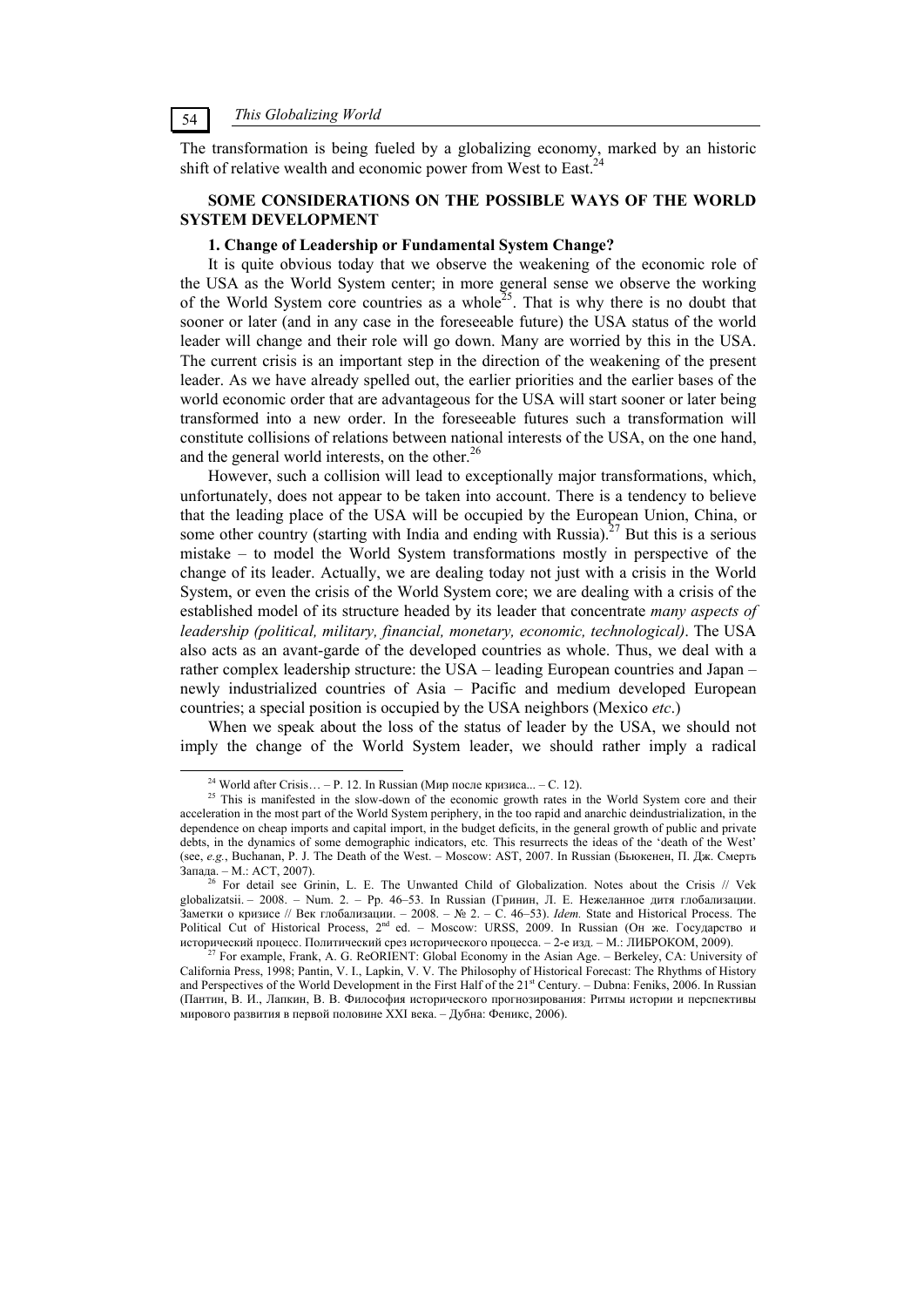transformation of the overall structure of the world economic and political order. The simple change of the World System leader is rather unlikely already because of the point that *no country will be able to occupy a place similar to the one of the present USA, as no country will be able to concentrate so many leader functions*. And this is already because of this (though there are a number of other important factors) that the loss of the leader role by the USA will mean a radical transformation of the World System as a whole.

One should stress that the USA world leader position is unique in history. We also believe that the concentration in one center (in the USA) of the economic, financial, military, political, and innovation-scientific potential after the Second World War was a generally positive development (and the presence of the USSR as the alternative political and military center even amplified its positive value in some respects).

Let us recollect that the USA became the World System leader after the First World War. But even at that time the United States only concentrated the economic and financial power without the world political power that was not even sought after by the USA during that period of time. It should be emphasized that such a situation of the absence of a recognized World System leader contributed in a very significant way to a very severe economic and political World System upheavals in the period between the two world wars and the start of the Second World War. In the 1960s one could observe the decrease of the economic role of the USA that led to the formation of threecenter model of the economic leadership: the USA – West Europe – Japan. However, it is important to note that this system was formed under the political and military (recognized and desired) leadership of the USA.

This structure turned out to be rather viable for almost four decades. It works even now; yet, if it turns out to be impossible to restore the growth rates of the Western economies, its role will weaken (whereas one can observe a general trend toward the decline of the economic growth rates in all the three centers). Unfortunately, today those centers are not able to give much to each other as they have rather similar problems. Their chance to strengthen themselves is connected with their unification of forces in order to preserve certain advantages of the developed countries (that are also useful for the World System as a whole), see below. in a way that is similar to the one through which the West strengthened against the background of the expansion of the Communist Block and the disintegration of colonial empires when it got united militarily, politically, ideologically (and partly economically) in the 1940s and 1950s.

It cannot be excluded, of course, that the emergence of new revolutionary technologies could give a certain new impulse to the economic development of the USA (as this happened in the late 1980s and 1990s), and the West as a whole; however, firstly, such technologies do not seem to be likely to be developed in the forthcoming decade, and in this period the problems in the American economy will be aggravated; secondly, in order that new technologies could produce major results a rather long time (of an order of 15–20 years) is necessary, whereas meanwhile many things are bound to change; thirdly, even the new technologies are not likely to help to preserve military and political leadership.

Thus, it is evident that a place similar to the one of the present-day USA cannot be occupied in future by any other state or state alliance, that *there is no country (or even*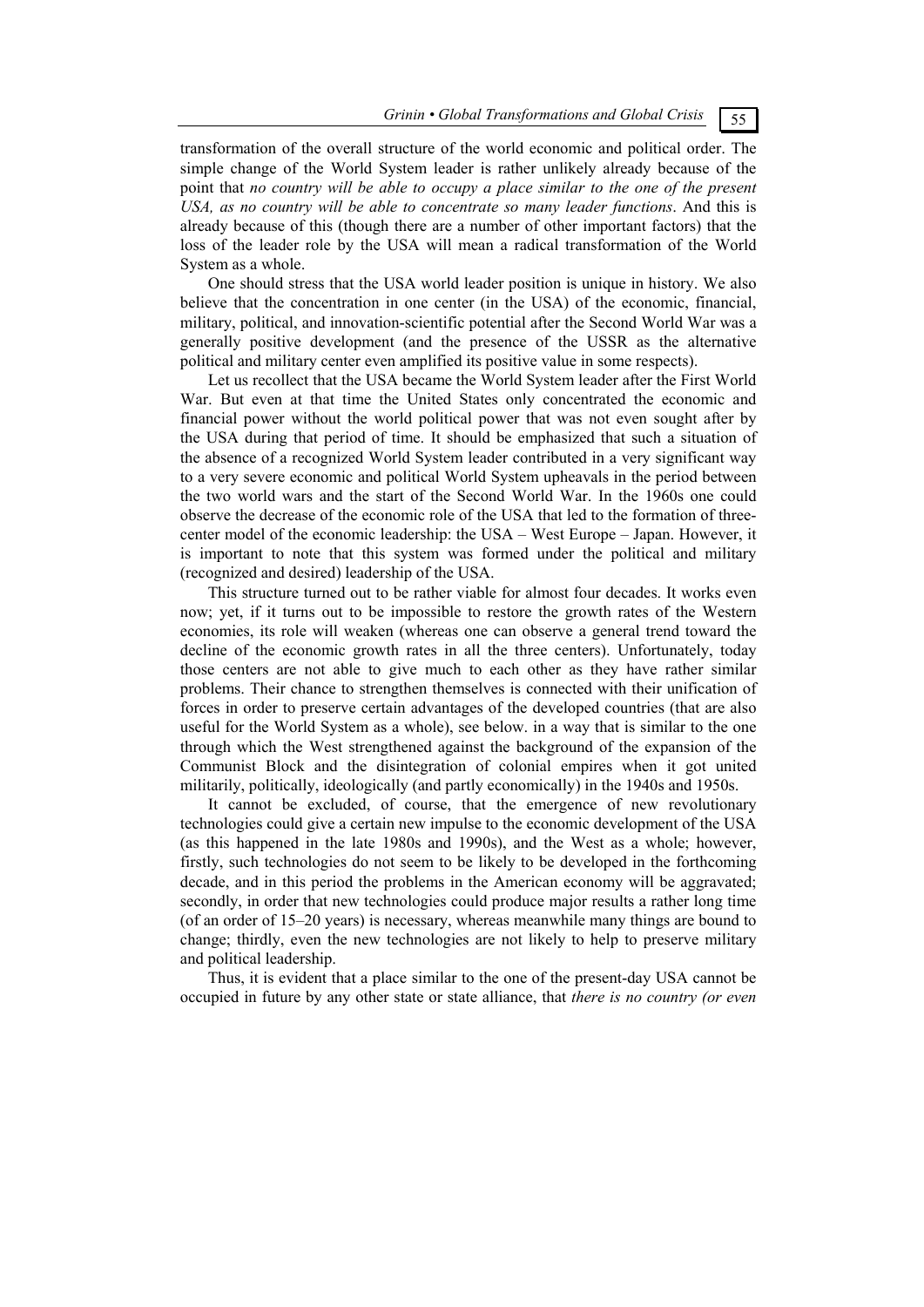*an alliance of countries) that will be able to concentrate several aspects of the World System leadership.*

This function is not likely to be performed by China. It has not enough potential yet even to become the World System economic leader. Those who suggest China as such a leader do not appear to take into consideration that its economy is not innovative, that it does not develop on the basis of technologies of tomorrow (and, to some extent, even of today).28 In addition, it is too much export-oriented. And in this respect it is not sufficiently autonomous.<sup>29</sup> There are no entirely autonomous economies in the world now, but some of them are more self-sufficient than the Chinese one. What is more, its dynamics, might, and successes appear to be based on its ties with richer economies, they depend on their fluctuations to a considerable degree.<sup>30</sup> We believe that the economic center of the World System cannot be based on the exporting of *non-innovative* (and even not sufficiently highly technological) products.

In order to perform the World System center role, the Chinese economy should become innovative and highly technological (which is hardly compatible with hard industry, or conveyor industries). However, China does not possess necessary conditions for this. One would need no less than 20–25 years to become an innovation pioneer. We believe that it is India that is more likely to become a technological leader, but India does not have many other leadership components that China has.<sup>3</sup>

<sup>&</sup>lt;sup>28</sup> Even those analysts who have rather optimistic moods with respect to China's capability to sustain extremely high GDP growth rates for long time in future note that China confronts the threat of the growing technological gap with respect to the USA, the EU and Japan (Mikheev, V. V. China // The World Economy: The Forecast till 2020 / Ed. by A. A. Dynkin. – Moscow: Magistr, 2008. In Russian [Михеев, В. В. Китай // Мировая экономика: прогноз до 2020 года / Ред. А. А. Дынкин. – М.: Магистр, 2008]). 'With respect to its scientific potential, China will not be able to become a pioneer in the field of fundamental research and to secure a vigorous current of new breakthrough technologies' (*Ibid.* – P. 319). Yet according to some information, China has already moved to the third place in the world (after the USA and Japan) with respect to the absolute size of its R&D expenses (Meliantsev, V. A. Developed and Developing Countries… – Pp. 123–124*.* In Russian [Мельянцев, В. А.

Развитые <sup>и</sup> развивающиеся страны… – C. 123–124]). 29 In particular the role of exports in the Chinese economy is about 2.5 times higher than in India (calculated on the basis of The World Economy: The Forecast till 2020 / Ed. by A. A. Dynkin. – Moscow: Magistr, 2008. – P. 387. In Russian [Мировая экономика: прогноз до 2020 года / Ред. А. А. Дынкин. – М.: Магистр, 2008. – С. 387]). Meliantsev, V. A. Developed and Developing Countries... – P. 106*.* In Russian (Мельянцев, В. А. Развитые и развивающиеся страны… – С. 106). Though the proportion of export in the Indian GDP is constantly growing (Volodin, A. G. India // The World Economy: The Forecast till 2020 / Ed. by A. A. Dynkin. – Moscow: Magistr, 2008. – P. 334. In Russian [Володин, А. Г. Индия // Мировая экономика: прогноз до 2020 года / Ред. А. А. Дынкин. – М.: Магистр, 2008. – С. 33]). Naturally, there are some economies (*e.g.*, South Korea) that are

even more export-oriented than China.<br><sup>30</sup> Incidentally, the explanation of a relatively small slow-down of the economic growth rates in China, India, and some other countries during the crisis needs additional research; yet, it is already quite clear that one should take into account first, a certain developmental inertia; second, state efforts aimed at the stimulation of the internal demand and very considerable financial infusions. In addition, one cannot exclude that those countries will become victims of the next crisis.<br><sup>31</sup> In this respect, some suggestions seem noteworthy (World after Crisis... – P. 46. In Russian [Мир после

кризиса… – С. 46]) which state that in a decade India will almost achieve the USA level of human and scientific capital (as measured by the model of National innovational system), while China will almost achieve the USA in terms of state receptivity to business innovations. Although it seems dubious but is nevertheless revealing in terms of different development vectors of these two great Asian states. Substantial differences in the export structure of Chine and India should also be noted. While in the former 90 % of export growth is supplied by growing goods exportation, in the latter 40 % of export growth accounts for the growth in service exportation, particularly in the informational sector (Meliantsev, V. A. Developed and Developing Countries… – P. 107. In Russian [Мельянцев, В. А. Развитые и развивающиеся страны… – С. 107]). The USA would most probably preserve for a long time its role of the innovational leader of the World System, accounting for the fact that the USA currently produce 40 % of global expenses for research and development (*Ibid. –* P. 60).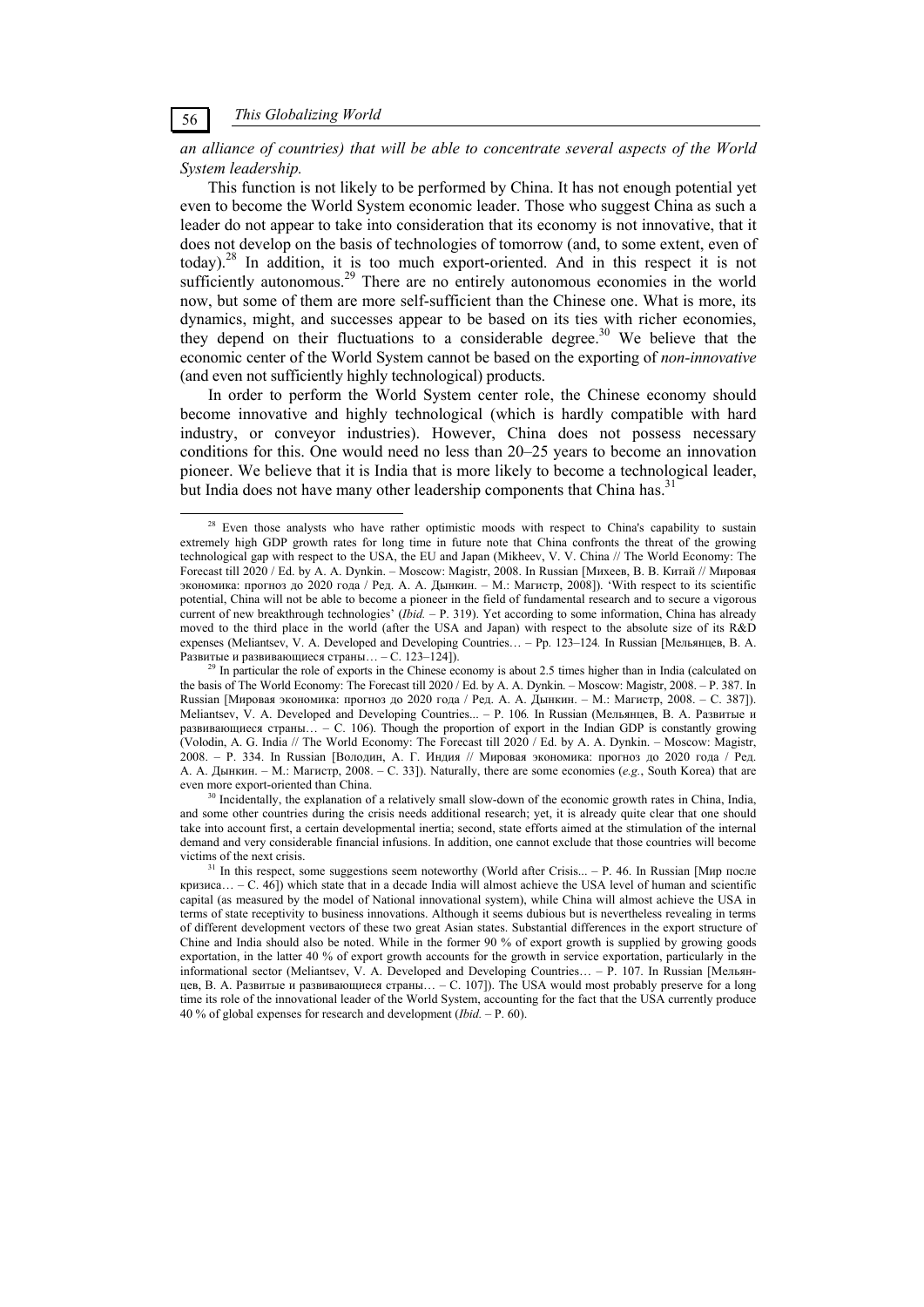# That is why the idea that in 15–20 years many countries will be more attracted by 'China's alternative development model' rather than by the Western models of political and economic development,<sup>32</sup> provokes serious doubts. The Western models may be criticized, whereas it is quite natural that China's successes could hardly avoid bringing attention. But it is very unlikely that any country (with a possible exception of North Korea) will try to introduce the Chinese model. The point is that this model simply cannot be introduced. In order to do this one would need a totalitarian communist party.<sup>33</sup> Even the USSR was unable to copy the Chinese model.

The issue of the restructurization of the model of the Chinese economy is tightly connected with the ability of China to preserve the current high growth rates, whereas the latter is extremely important for the ideological prestige of the Chinese administration (though it includes a fraction that believes that it is necessary to slow down the growth rates in order to decrease the social stratification and tension).

The transition to such an economic model that is oriented at internal consumption and technological innovation is further complicated by the following points: *а)* the growth of internal consumption implies the acceleration of the growth of the level of life and Chinese labor costs (that are growing anyway); *b)* the growth of the labor costs is not likely to be compensated by an adequate increase in the productivity of labor; *c)* consequently, the costs of exported commodities may increase, their competitiveness may fall, while the attractiveness of investments in China will then decrease.<sup>34</sup> This may cause a slowdown of growth rates. Thus, transition to a new type of economy in China with simultaneous preservation of its leadership in economic growth rates is hardly possible.35 Even though home demand will continue to develop, either it will be incapable of sufficiently replacing the export demand, or this will mean a profound structural rebuilding of economy. Investments into infrastructure, housing construction etc can be locomotives of development only if sufficient resources from export are present, but combining the two directions simultaneously does not seem probable. Growth rate decrease implies a state revenue decline accompanied by the aggravation of unemployment and by an increase in state social commitments.

Moreover, it can be assumed that after the crisis Chinese economy growth rates will sooner or later invariably decline (regardless of whether the attempt to re-orient the economy from an export model to the model of internal consumption will turn out successful or not). As a result, the same processes may be observed in the model as in Japan after 1975. However, growth rates slowdown in an authoritarian country where remarkable population ageing is to be observed soon will lead to aggravation of social conditions and changes in state priorities, which may ultimately weaken the economic potencies. The developing impulse force is still great in China, while inertia is still powerful, but this all will most probably weaken quite obviously. At the same time, the opinions on life standards of the majority (at least) of Chinese population will be

<sup>&</sup>lt;sup>32</sup> World after Crisis... – P. 8. In Russian (Mup nocne кризиса... – C. 8).<br><sup>33</sup> Those capable have already introduced it, *e.g.*, Vietnam.<br><sup>34</sup> Before the crisis there has already been forecasted some decrease in direct economy during the next 15 years (Mikheev, V. V. Op. cit. – P. 311. In Russian [Muxees, B. B. Yka3. cou. – C. 311]).<br><sup>35</sup> Economy re-orienteering turns out to be very complicated even for such developed countries as Japan

remember that attempts made in Russia during several decades to re-orient the export have been unsuccessful so far.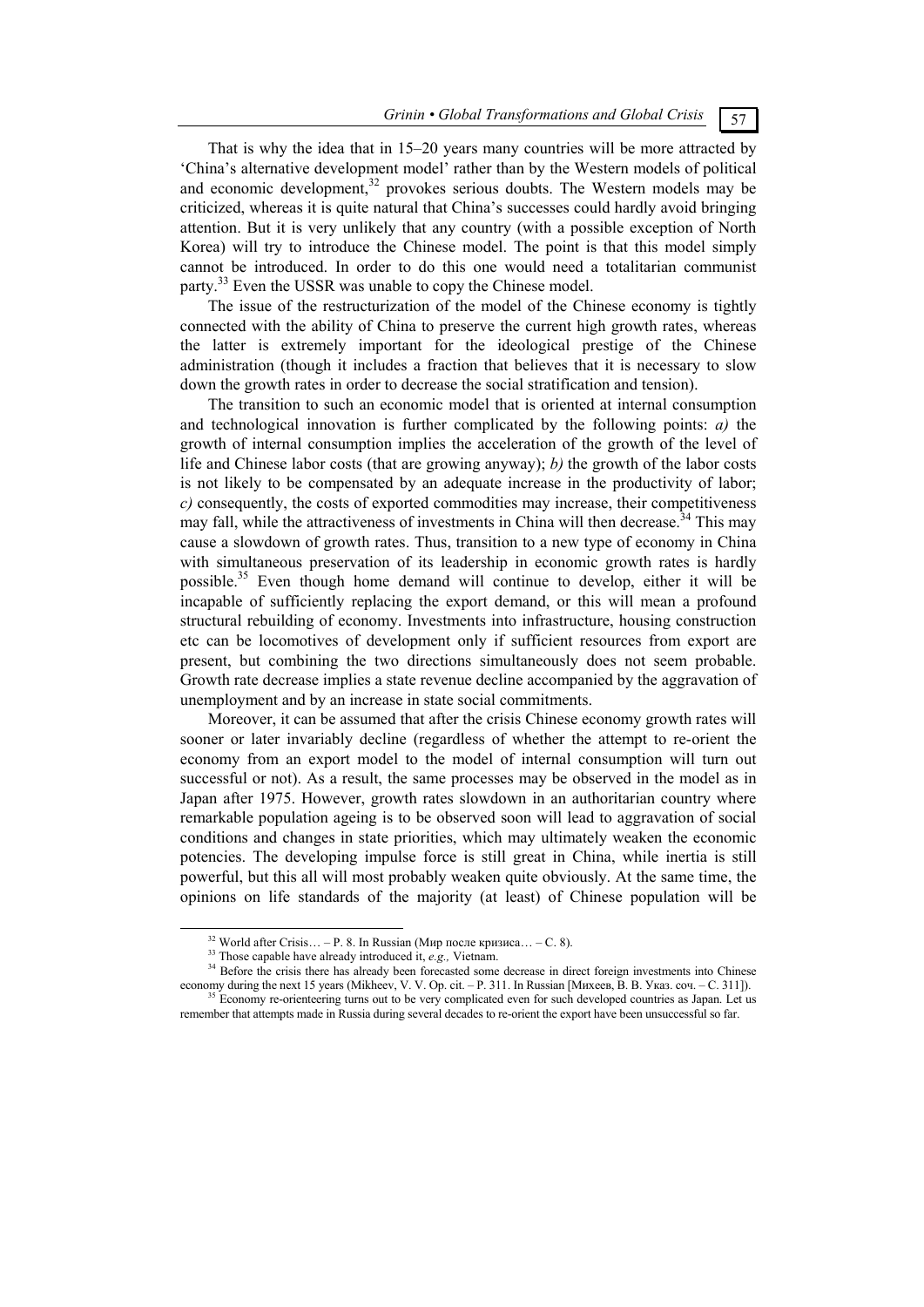increasing at advance rate. This is positive while this inspires energy and new search motivations in some part of the population, but this is negative, while it increases ungrounded claims to the state and decreases the competitiveness of Chinese economy.

#### **2. Hypothetical and Real Alternatives**

Thus, the future World System will not be able to possess the same structure as currently with an equally strong center. What can be an alternative to the modern 'order' of the world? Here we step upon unsteady and ungrateful soil of forecasts.

Let us first review the future structure basing upon the following probable but still hypothetical suggestion. Objectively, globalization stipulates the appearance of some new forms of political and economic establishments of supranational type. The EU represents just one variant of such a type, other types and forms have just been outlined or are currently being outlined. However, they may emerge rather fast at beneficial conditions. Largest states (the USA, China, India) may for quite a long time rival with such supranational establishments, but still future lies in front of latter, not the former.

According to this hypothesis, new World System leader (if one emerges altogether) will hardly be a separate state, but rather a (potentially increasing) block of states. Will this alliance be headed by some of the largest states of the modern world, or will it arise from a coalition of states of medium size and power? Or such a coalition will emerge on some other bases? Obviously, neither China, nor India can unite around themselves some relevant group of countries on their political (for India also civilisational) specific features. In order to become such an integrating center, China must change its political regime.36 For China changing its political regime will most probably imply a severe shock (presumably even disintegration), while the preservation of the regime requires relying on the own capacities.

A more organic integration of the American region under the aegis of the USA (some kind of a pan-America) could theoretically revive the role of the USA as the world centre. However, the disposition of political forces in Latin America is too unstable, and the level of development differs too much among the states. Brazil has already itself stepped into the first line of the largest countries. Besides, quite a number of regimes are much tempted to play on confronting the USA. A union with Mexico and Canada (NAFTA), though supplying more than 85 % of the whole export for Canada and Mexico, is incapable of fulfilling such a role which could solve the abovementioned task.

Among all variants of the emergence of such hypothetical leading union the European variant has the largest (though still not too great) probability. Even though European expansion comes across natural geographical limitations, the possibility of Turkey with its more than 70 million population entering the EU someday should not be excluded. This would turn the EU into a supra-Europe union (we should also account for the strengthening ties between the EU and non-European Mediterranean states). If Europe could integrate with Russia, Ukraine, and Belarus, this would give a certain

<sup>&</sup>lt;sup>36</sup> It should be noted that China has got some projections on more active integration with neighbors. In particular, the idea of free trade area 'China+ASEAN' and a united integrative space in North-East Asia with participation of Japan, China, South Korea, and possibly Russian energetic resources. However, taking into account the tense relations between China and Japan this hardly seems real (for further details see Mikheev, V. V. Op. cit. – P. 319. In Russian [Михеев, В. В. Указ. соч. – С. 319]).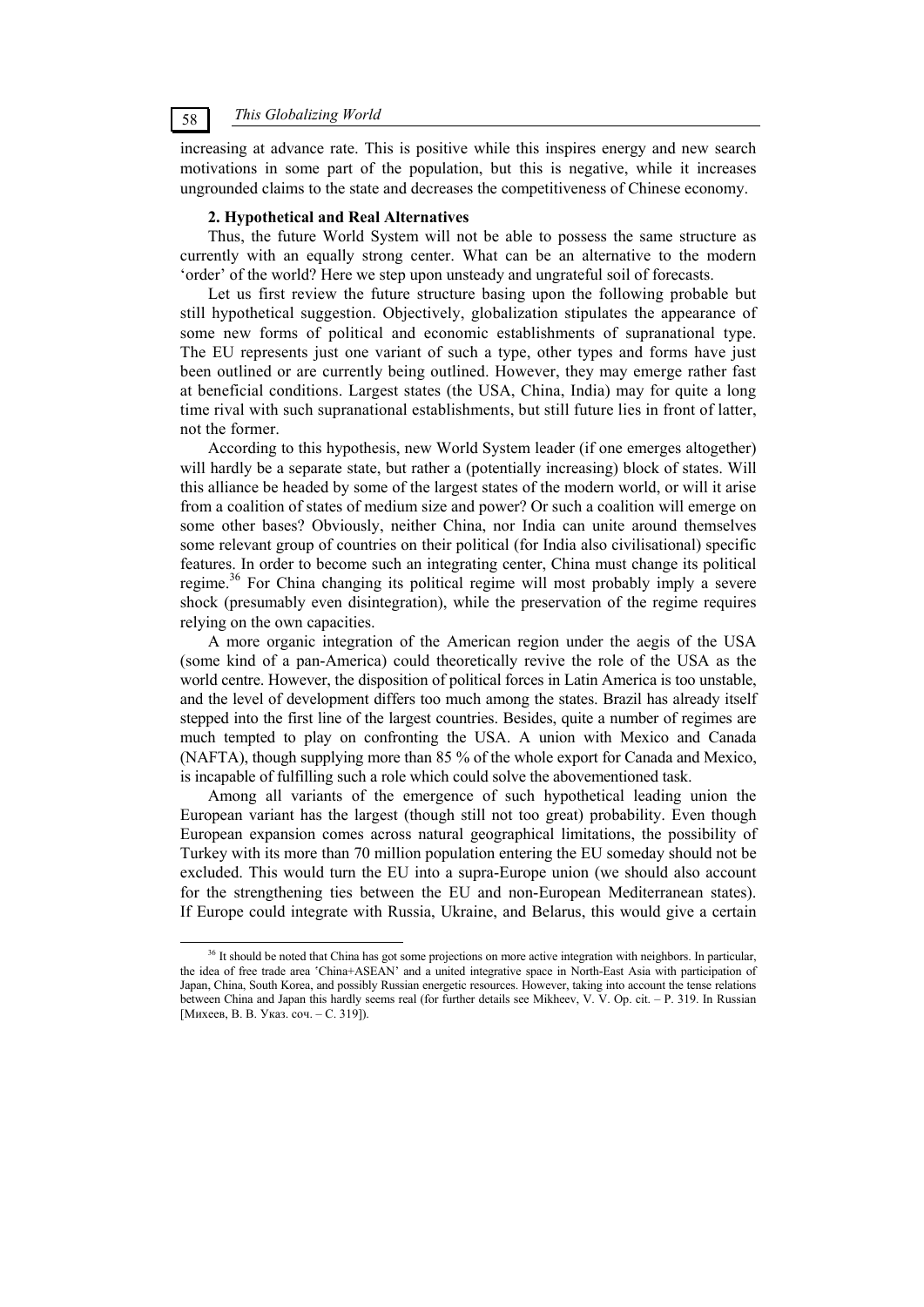impulse to restructuring the World System relations and even form some strong centre. In terms of practice, this is a highly complicated, but not impossible variant.

All abovementioned variants are unlikely. Thus, the most real alternative to the role of the USA is currently … the USA itself. That is why during the nearest one or two decades the USA will remain the most real leader if, of course, the Americans do not undermine their positions themselves (through a sharp change in foreign policy, strong devaluation of dollar, a default, or an economic collapse). In the current absence of an obvious leader counterweighing the USA, the world will be obliged to support the preservation of the USA as an center having no alternative, though growing decrepit, as any weakening in the USA position can lead to the World System transformation, to a great extent uncontrolled. A certain 'imbalance cycle' arises,  $37$  where imbalances support each other. On the one hand, this plays into the hands of the USA, but on the other hand, the absence of strong competition for leadership greatly weakens the capacities of the USA to renewal. There exists an opinion that, though the demand for the USA leadership remains high, the interest and readiness of the USA to play the leading role may decrease, as American voters will reconsider their attitude towards economic, military and other expenses of American leadership.<sup>38</sup> To put it more exactly, fluctuations in foreign policy are more possible, along with variations of the struggle between isolationism and hegemony, as a result of which foreign political activity of the USA may decline for some time. However, state transition from the policy of sheer hegemony and external expansion to passive foreign policy has taken place a number of times in the course of history, in particular, in Japan, Germany, and in most recent times in Russia.

In uncertain conditions the number of probable scenarios can be great. Thus, the document prepared by the National Intelligence Council of the USA *Global Trends*  2025: A Transformed World<sup>39</sup> considers four hypothetical scenarios: 'A World Without the West' when new forces press the West out of its leading positions in the geopolitics; 'October Surprise' – an ecological catastrophe; 'BRICs' Bust-Up' – a conflict between India and China over the access to vitally important resources; 'Politics is Not Always Local' – when various non-state structures unite in order to develop an international program for the environmental protection and to elect a new Secretary General of the United Nations. All of them, though based on certain trends of the modernity, do not seem sufficiently real, which is admitted by the authors themselves.<sup>40</sup>

Given the wide range of the variants of future, it is remarkably difficult to consider all variations. That is why it is better to select certain main parameters for the analysis of the hypotheses. Let us take such an important in our opinion parameter of future development as *the degree of suddenness and sharpness* of geopolitical and geoeconomic changes. Obviously, if the process proceeds gradually, it is accustomed to, it is put under influence, and the system somehow has time to transform. If the changes occur suddenly, for some time there arises a vacuum of the system and order, chaos, hasty construction of temporary and thus not always successful constructions.

<sup>&</sup>lt;sup>37</sup> World after Crisis... – P. 42. In Russian (Мир после кризиса... – C. 42).<br><sup>38</sup> *Ibid.* – P. 171.<br><sup>39</sup> *Ibid* 

<sup>40</sup> *Ibid.* – P. 29.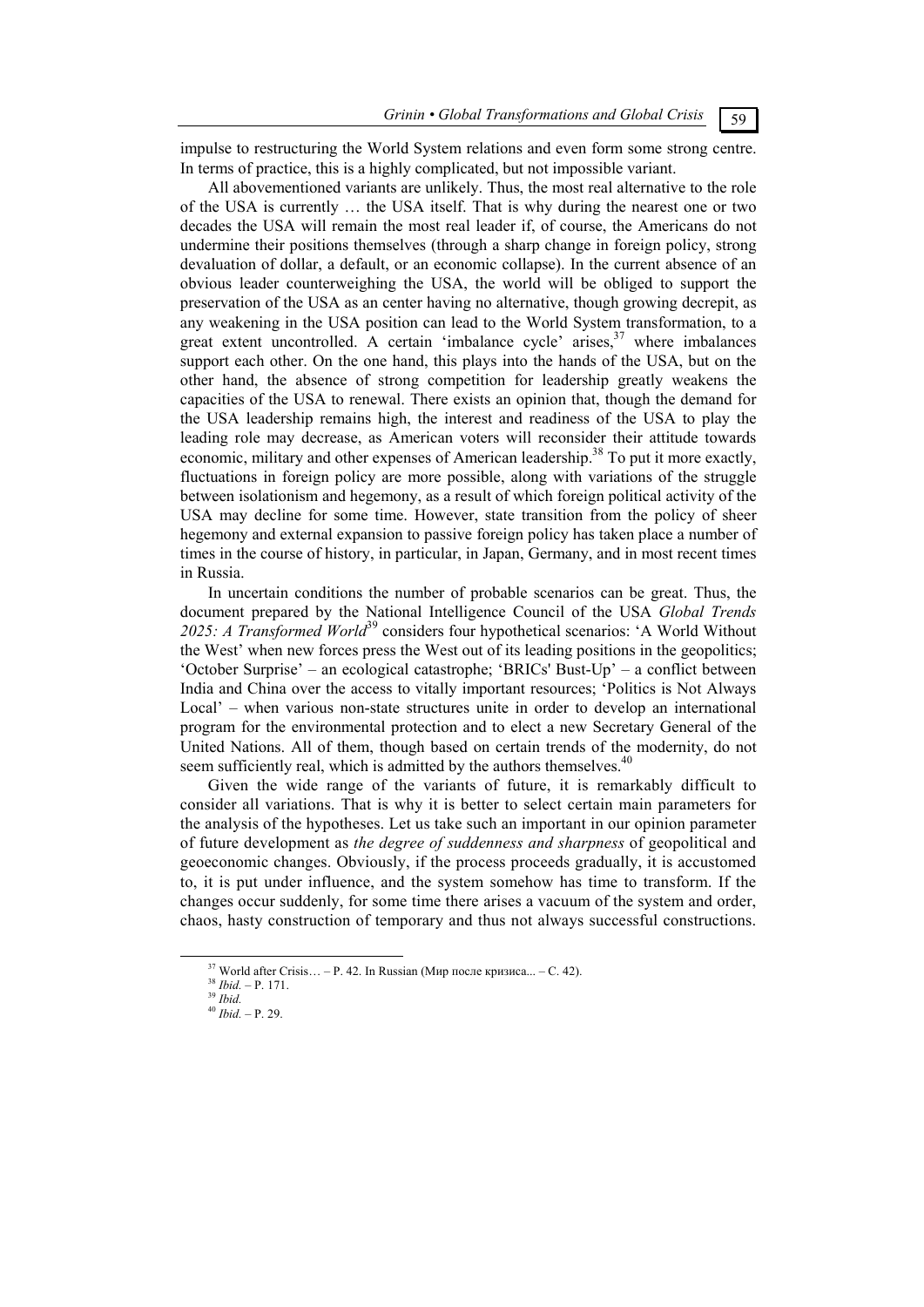Let us view two such hypothetical variants: one o gradual change and one of sharp change.<sup>41</sup>

In the first one, the USA power would decrease not sharply, but gradually. In this case the USA, trying to preserve its leading position, would possibly be obliged to maneuver, enter some coalitions, give in sometimes in certain questions, and accept some global ideas in order not to lose leadership and to preserve the acceptable geopolitical balance. On the other hand, the USA would aspire to create something in a global scale, try to institutionalize the situation, seeking to strengthen the position of *primus inter pares* in some commonly accepted international and interstate agreements and interaction systems (organizations, consultations, *etc*.) at the same time no insisting on absolute or even evident hegemony which is present nowadays. Naturally, this would require great skill. This process would be more successful if the USA could, according to Brzezinski's recommendation, unite with Europe and Japan in important directions.<sup>42</sup> In our opinion, such uniting should take place in the maximum number of problems. Given the low growth rates in developed countries, the West is objectively interested in creating such an order which would institutionally formalize some of its advantages (to some extent this would be useful for the whole World System).<sup>43</sup> It is questionable whether this necessity could be realized in time, but the success of such an institutionalization greatly depends on whether this realization occurs sooner or later.<sup>44</sup> This would be, so to say, a scenario of 'planned rebuilding'.

The second variant occurs in case when the USA changes the position dramatically, that is as a result of sudden dollar collapse and especially as a consequence of the America's default (say, at sudden change in the global economy resulting from a crisis sharper that one of autumn 2008).

In this case the US public opinion may sway to folding up the global functions of the USA, which will additionally aggravate the vacuum of international governance. In this situation, the possibilities include anarchy (a less likely scenario) or hasty gathering (or 'knocking together') of some system capable of supporting the collapsing world order and solving the momentary tasks, offering certain palliative solutions and agreements which on the whole can turn out to be perspective further on.

However, among all hypothetical variants the two alternative ones seem most probable to me. The first one, which is naturally more preferable, is the expansion of the 'club' of leading global players up to a number which would allow them to somehow influence the course of world development (which will be considered further on). The second variant implies spontaneous uncontrolled development where main

<sup>&</sup>lt;sup>41</sup> Though the process will most probably be uneven: slow uncontrolled changes will be succeeded by large but not fatal collapses and crises, inspiring the transformation process and even changing its directions.<br><sup>42</sup> Brzezinski, Z. The Choice: Global Domination or Global Leadership. – Moscow: Mezhdunarodnye

otnoshenia, 2005. In Russian (Бжезинский, З. Выбор. Мировое господство или Глобальное лидерство. – М.:

 $\frac{43}{12}$  An example of such securing is the definition of the five leading states having the veto right in the UN Security Council. The disposition of powers in the world is changing, while this order is not easy to al

One of the possible outcomes for the West implies the quoting the economy growth rates in order to restrain the all too fast periphery development (on the possibility of such quoting see Grinin, L. E. State and Historical Process... In Russian (Гринин, Л. Е. Государство и исторический процесс…). If the limitations cannot be achieved through direct quotes on economic growth, they can still be pursued under the mask of struggling for the global ecology, for the rights of wage earners, against dishonest rivalry *etc.*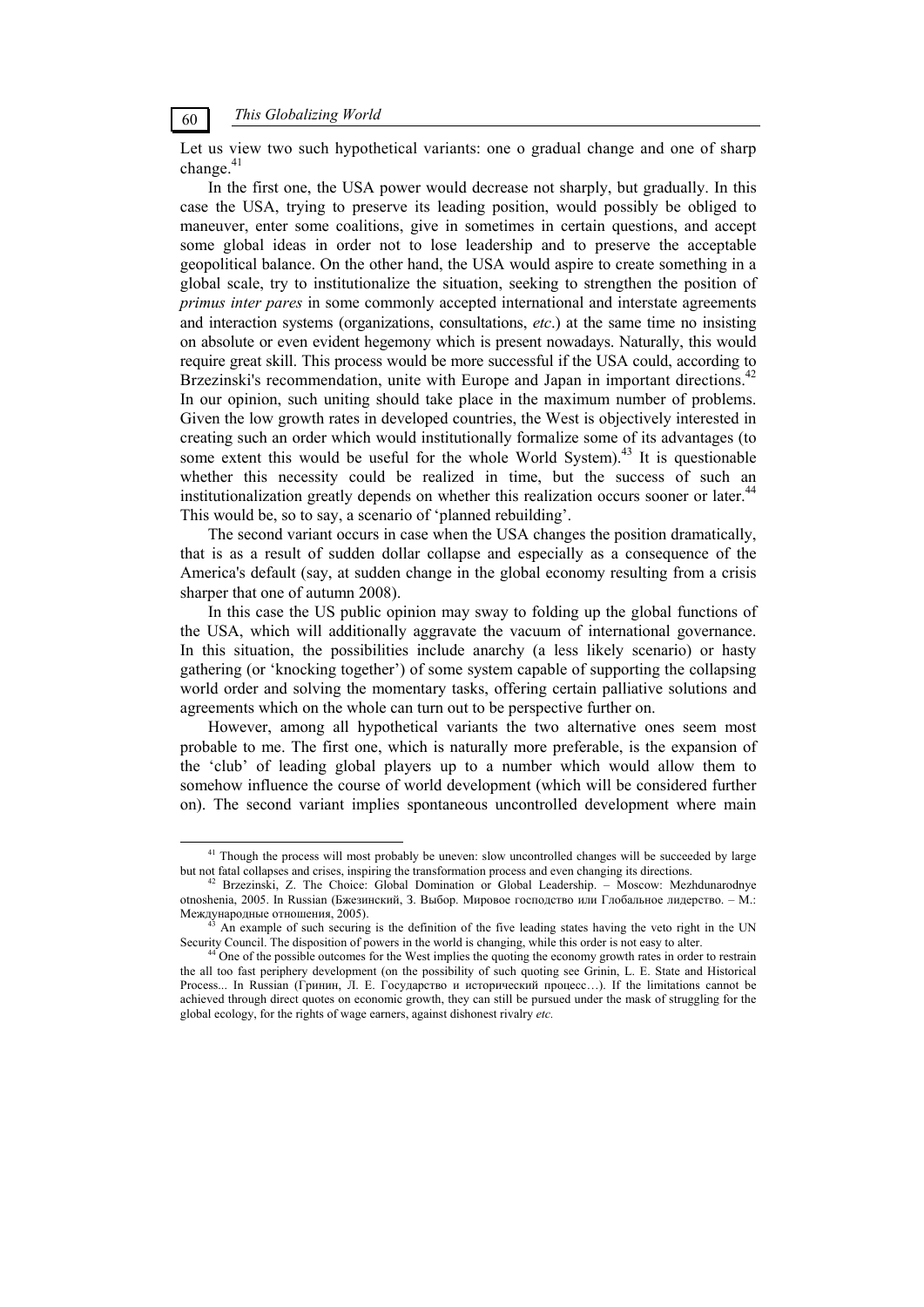players will be mostly concerned with domestic problems, the politicians will mind only the popularity ratings, while the global problems will be solved in passing. The Japanese society is a good example of such self-isolation (though even there some certain trends to integration can be observed, the EU also all too frequently reveals reticence with their own interests. For Western countries there exists a danger to become hostages to democratic system, when the position of politicians would not allow them to think about future, and this ultimately turns them into demagogues and state-mongers. Besides, incidents of protectionism and other anti-globalization measures are in no way excluded. In this case only unexpected shakes, such as the modern crisis, can wake the Western politicians and societies up. Surges of national, civilizational, and hegemonic pride are also useful.

## **3. Will the Deficit of Global Governance and World Fragmentation Increase?**

We have already mentioned in our previous works that economic and financial globalization greatly advance the development of international law and political globalization.<sup>45</sup> Will the political component of the World System lag behind the economic one even more in the decades to come? The answer to a great extent depends on what the economic development will be in the nearest future. Numerous economists and social scientists, presenting various arguments (sometimes basing on the dynamics of the famous Kondratieff cycles), suppose that in the next 15–20 years world economic development will most probably proceed at a slower rate than in the preceding period. We support this point of view.<sup>46</sup> However, if this forecast comes true, will the political component of the World System not be able to catch up somewhat? Besides, the weakening of the US leadership and the absence of an alternative (in any case leader change is a lengthy and complicated process) must obviously lead to the international system transforming faster and in a more substantial way. Consequently, we are entering a period of searching for new structural and systemic solutions within the World System, which means a considerably complicated period awaiting us in the nearest future. Working out and stabilizing the model of a new political order within the World System will be a complicated, lengthy, and rather contentious process.

Somehow or other, global governance deficit is present, and in the next decades it obviously will not disappear. Supposedly, it will become more ideologically sensible, while the project of eliminating this deficit will become relatively feasible. However, global governance requires great effort and substantial sacrifices. To what extent will the states and non-state subjects wish or be able to endure the growing burden of global governance? A refusal to divide this burden will aggravate the situation

<sup>&</sup>lt;sup>45</sup> See, for example, Grinin, L. E. Globalization and the Models of Transformation of Sovereignty in Western and Non-Western Countries // Person and Nature: 'Challenge and Response' / Ed. by E. S. Kulpin. – Moscow: IATs-Energiya, 2008. – Pp. 56–88. In Russian (Гринин, Л. Е. Глобализация и модели трансформации суверенности в западных и незападных странах // Человек и природа: 'Вызов и ответ' / Ред. Э. С. Кульпин. *–* М.: ИАЦ-Энергия. – С. 56–88); *Idem.* Globalization and the Processes of Transformation of National Sovereignty // Vek globalizatsii. – 2008. – Num. 1. – Pp. 86–97. In Russian (*Он же.* Глобализация и процессы трансформации национального суверенитета // Век глобализации. – 2008. – № 1. – С. 86–97); *Idem.* The Unwanted Child of Globalization… In Russian (Он же. Нежеланное дитя глобализации…). 46 See Grinin, L. E., Korotayev, A. V. Global Crisis in Retrospective... In Russian (Гринин, Л. Е.,

Коротаев, А. В. Глобальный кризис в ретроспективе…).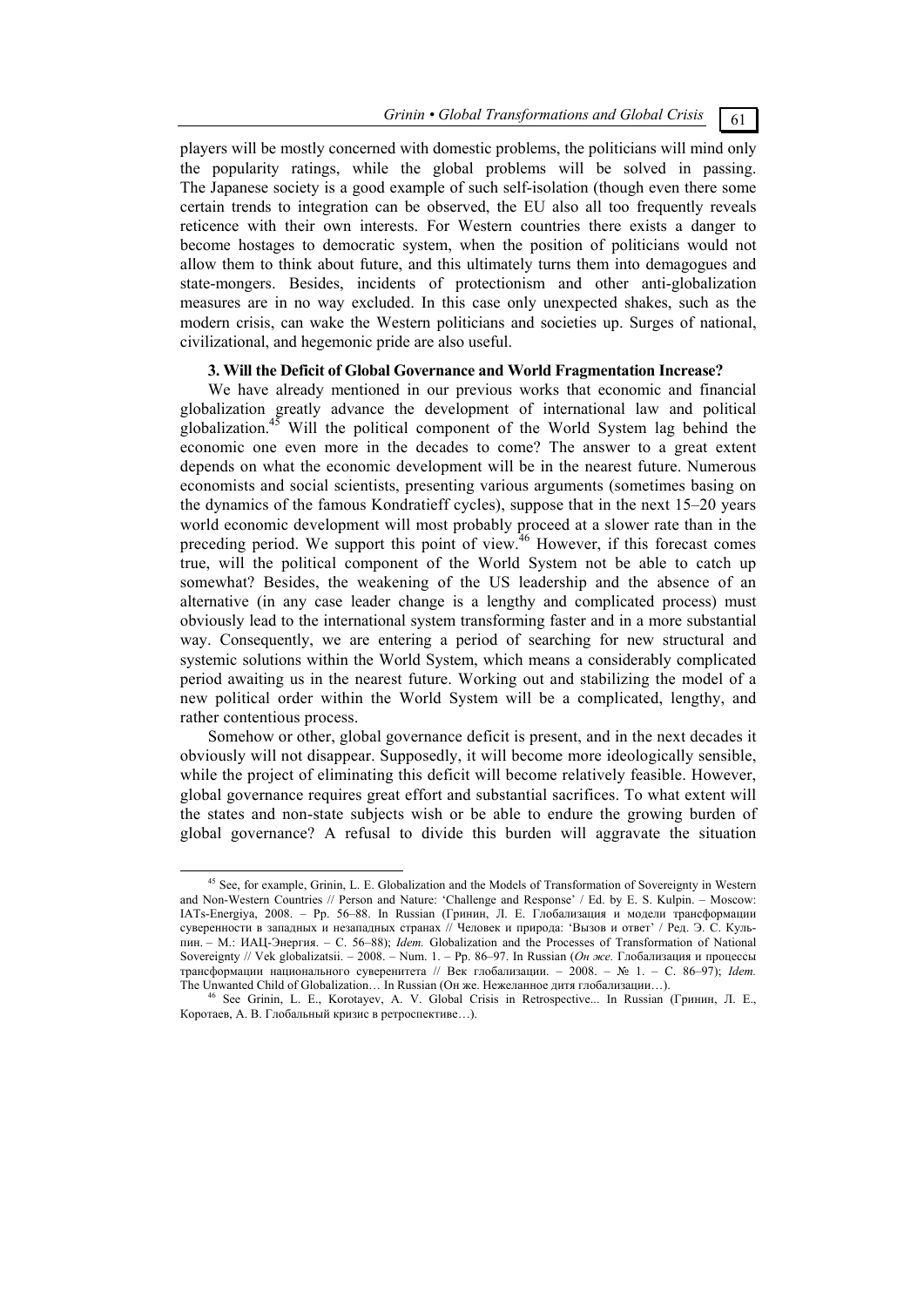of increasing institutional lack.<sup>47</sup> Seemingly, countries ready to take some burden of international regulation by themselves will be few, in the same way as nowadays only a few states take obligations to make large contributions to international organizations including the UN. That is why for some time many countries will still be interested in the USA leadership even though, as it has been mentioned above, the USA itself in certain conditions may be not interested or incapable of continuing to be a leader. Certain large states rivaling the USA leadership will be most probably incapable of global governance as well.

Such situation may reveal the most important spheres the regulation of which will be profitable, as well as certain important fields where it will be compulsory to participate according to international obligations. This should strengthen the trend to various collective activities, formation of associations, and developing different types of cooperation. This will also transform the global governance towards new technologies.

American analysts suppose that а) in the nearest future politicians and the public will have to cope with the growing demand for multilateral cooperation; b) current trends are leading to the emergence in 15–20 years of a fragmented and contradictory world; c) multipolarity and lack of structure are the main features of the future system.<sup>48</sup>

As regards the demand for multilateral cooperation, which is already high nowadays, it will continue to grow. It seems, however, that the growth of this demand а) gives an opportunity for certain regional states and unions to strengthen their positions; b) will contribute to faster emergence of various formats of multilateral cooperation. It should be noted that the new international order would best emerge with the formation of a sufficient number of supranational unions, coalitions, coordination centers, multilateral agreements and influential NGOs and net systems varying in type and scale, on the one hand, and with presence of de-jure (or at least de-facto) accepted institutionalized leading center of the World System.

Multipolarity (though this term is interpreted differently) became a geopolitical motto for some states and it seems to be forming. New centers of power (first of all, economic, but also military and political) are being established, causing new configurations within the World System). However, in any case multipolarity in the context of peaceful coexistence implies the presence of some order, so multipolarity and the lack of structures are opposites to each other.

Fragmentation increase would imply the World System disintegration (at least temporary). As regards the probability, we consider this to be unlikely due to some realities of a certain quasi-unity being customary for us. Even the crisis did not lead to disintegration, but united the world to some extent. Certain global conscience seems to be being formed. Let us bring just one example of unexpected metamorphoses of in modern economic psychology. During the period of a particularly low fall of production indexes in 2008–

<sup>&</sup>lt;sup>47</sup> On the institutional lack see World after Crisis... – P. 13, 20. In Russian (Мир после кризиса... – С. 13, 20).  $^{48}$  On the institutional lack see World after Crisis... – P. 8, 25–26, 180. In Russian (Мир после кризиса... –

С. 8, 25–26, 180).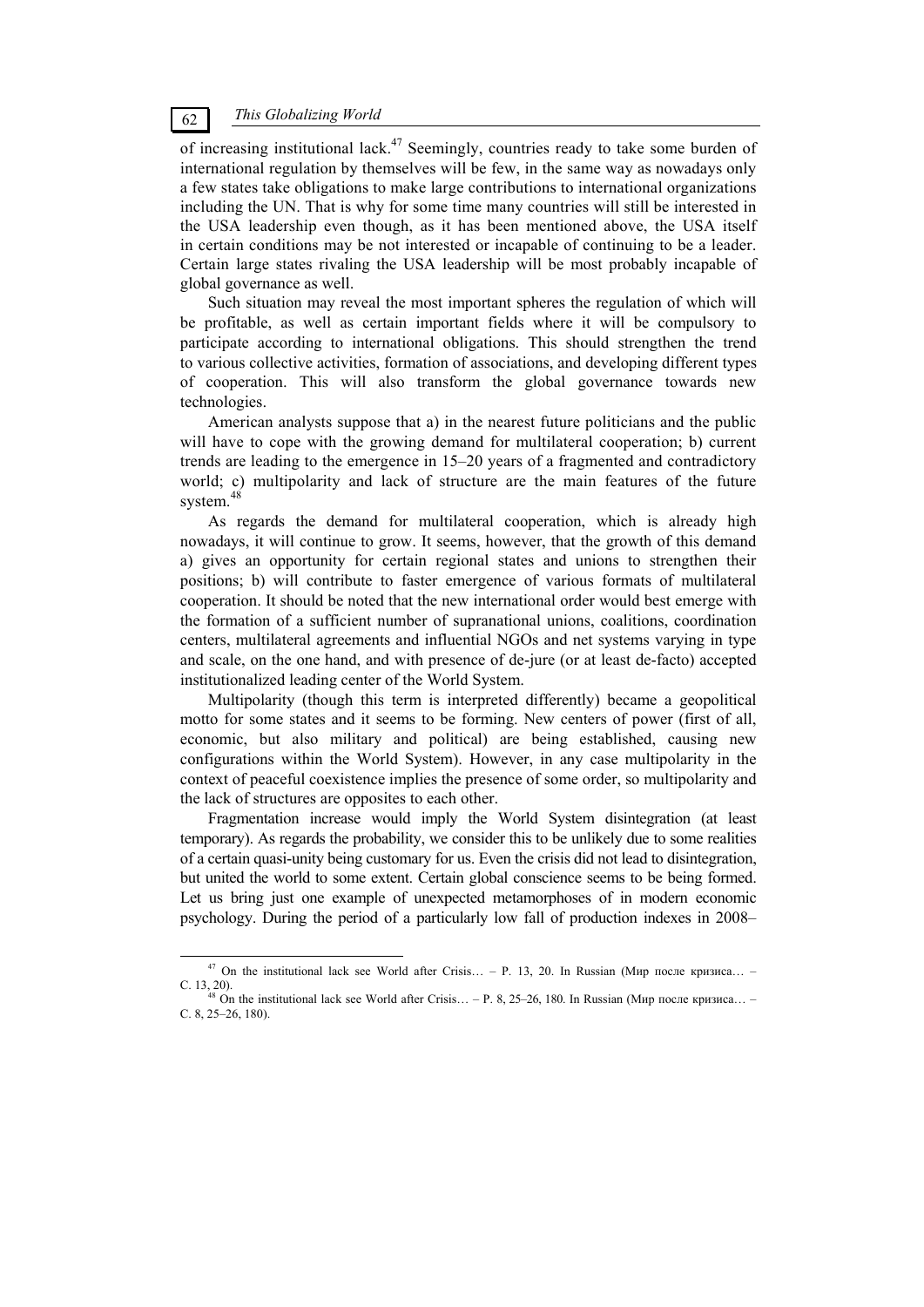2009 many economists were circulating the idea that the Chinese economy would pull the whole world out, and so thing are not too disastrous.

### **4. The Epoch of New Coalitions and Sovereignty Transformation**

We have already written on the transformation process in the content of national sovereignty, *i.e.* on the decrease of the real volume of state sovereign powers, which is to a great extent voluntary.49 The necessity to pull up the political component of the World System and to strengthen the global regulation of financial and other agents contributes to the sovereignty transformation process, as the states must voluntarily limit themselves in some spheres, and sometimes undertake additional functions. The global crisis has revealed the sovereignty limitations more clearly, showing that even the USA cannot act without real support of other countries. 'By 2025 a single "international community" composed of nation-states will no longer exist. Power will be more dispersed with the newer players bringing new rules of the game while risks will increase that the traditional Western alliances will weaken'.<sup>50</sup> Indeed, the real composition of 'international community' will most likely be more complicated in the next decades due to the addition of some supranational unions, official or unofficial councils of leaders of states and unions, temporary or constant coalitions, and, possibly, NGOs.

However, sovereignty transformation within the new world order creation is not a unidirectional and unilinear process. Firstly, national state will for a long time remain the leading player in the world arena, as in the foreseeable future only the state will be capable of solving a number of questions. Secondly, sovereignty may even increase in some aspects, as the modern crisis shows once more that the fate of national economies to a great extent depends on the state strength. Thus, it is quite probable that the nearest future may reveal a certain 'renaissance' of the state role and activity in the world arena. In some countries sovereign powers may possibly be returned that had previously been (sometimes thoughtlessly) given away to supranational organizations, unions, and global capital. In long-term trends such ebbs and fluctuations are not only possible but unavoidable. Thus, the seemingly steady movement towards democracy in the first half of the twentieth century suddenly made a swerve towards totalitarianism; the development of free market trade in late nineteenth century was turned to protectionism. Thus, a return to etatism can be both rather lengthy and rather useful.

Nevertheless, it should be mentioned that such a return to the increasing role of state cannot be performed on the former bases, when the benefits of a state (even within the fulfillment of undertaken obligations and the observation of common international norms) were accepted in international relations as the highest cause of its activity on the world arena. We suppose that the return of the state role cannot be successful without a substantial change in the state foreign policy ideology. In other words, we can suggest that purely egoistic interests of states will to a much lesser extent underlie the foreign policy

<sup>&</sup>lt;sup>49</sup> For details on this process see Grinin, L. E. Globalization and the Processes of Transformation of National Sovereignty // Vek globalizatsii. – 2009. – Num. 1. – Pp. 86–97. In Russian (Гринин, Л. Е. Глобализация и процессы трансформации национального суверенитета // Век глобализации. – 2009. – № 1. – С. 86–97); *Idem.* State and Historical Process… In Russian (Он же. Государство и исторический процесс…); *Idem.* Globalization and the Transformation of National Sovereignty // Systemic Development: Local Solutions in a Global Environment / Ed. by J. Sheffield. – Auckland: ISCE Publishing; Goodyear. – Pp. 47–53. 50 World after Crisis... – P. 8. In Russian (Мир после кризиса… – С. 8).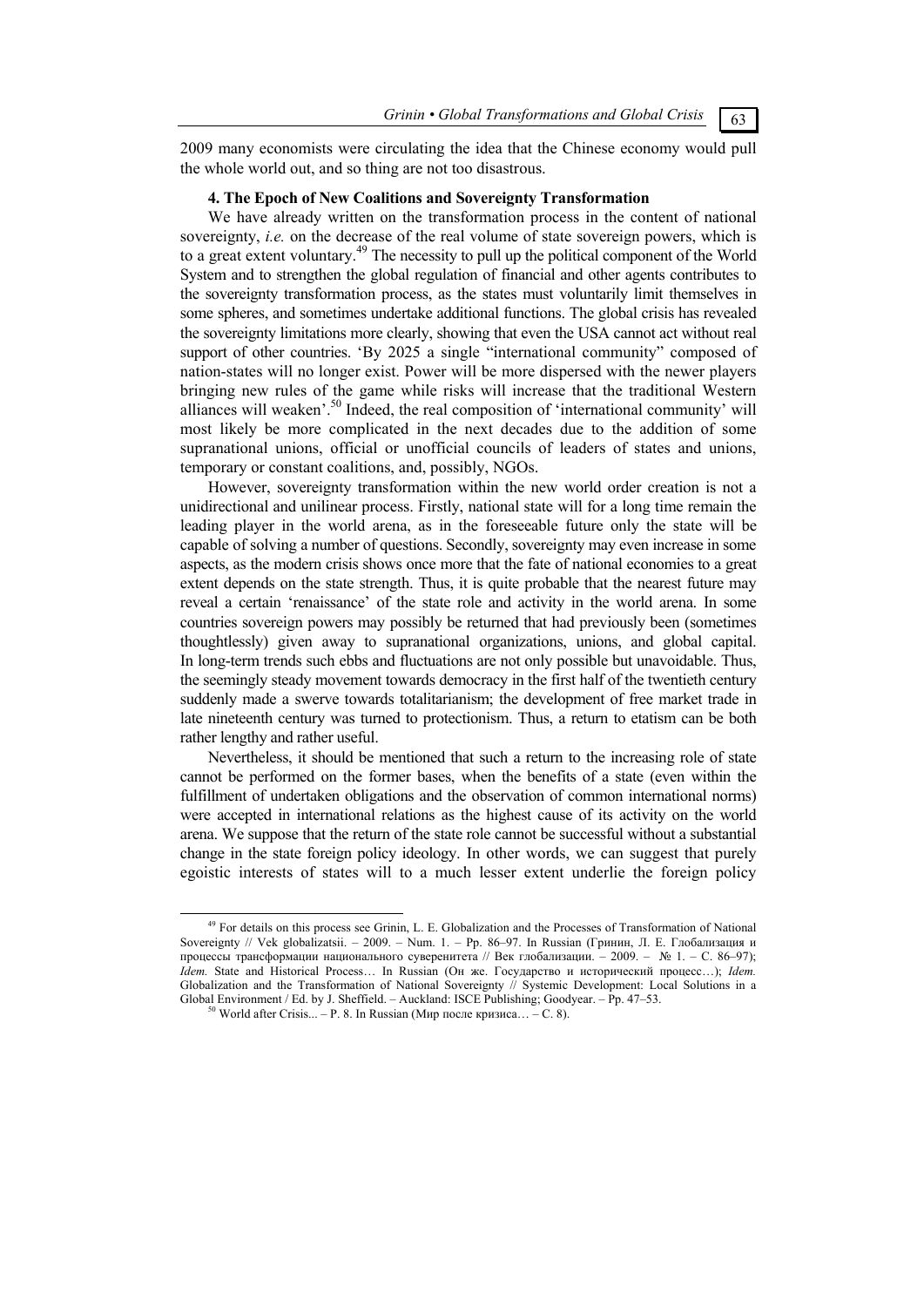concept and performance.<sup>51</sup> Naturally, national egoism will not disappear altogether for a long time (if ever at all), but it will be more disguised by supranational interests and necessities than it is now. To put it more exactly, every action may require not only a real interest, but also an ideological grounding. Viewing the global arena as a 'great chess board' (Brzezinski) where the strongest one wins, while small pieces may be exchanged or sacrificed will possibly not be in demand any more. The world arena will rather be viewed as a common field of interests where rules advantageous for everybody must be stated and somehow supported. That is why it is sensed that gradually the mottos of common (regional, global, group) good will increase in foreign policy, though the 'who-represents-the-global-interests-better' formula may, as always, disguise egoistic causes.<sup>52</sup> However, this will lead to substantial changes, generally positive. In any case, the countries continuing to roughly stand up for their national egoistic interests will eventually lose, sooner or later. Radical changes will be unavoidable in the policy of large states aimed at direct and rough domineering in global or regional scale (including the most independent and egoistic sovereign, the USA).

In this case national interests assertion, rivalry forms on the world arena, conflicts and litigations will acquire a different form from now. Rivalry will increase on directing the process of new world order formation. Rival forces will perform under mottos of a new, more honest world arrangement, for just and crisis-free global development, against national (especially American) egoism, *etc*. In executing such a politics, allies and blocks are obviously necessary. This, regrouping of forces on the world and regional arenas will invariably start. In the struggle for an honorary place in globalization and coalitions, in organization and functioning of a new world order the phenomenon occurs which we named *the epoch of new coalitions.*53 As a result, new force disposition may be outlined for quite a lengthy period.

Forms, particular aims and activity directions of the new coalitions will depend on numerous factors, in particular, on how far the process of making common decisions will go and what means and forms of common decision-making will be realized. Thus, it seems that the system of simple democracy (one state/participant – one vote) on the World System level will hardly be viable.<sup>54</sup> China and India cannot be equaled to Lesotho or Tuvalu with 12 000 population.

Probably, for some time the mobility of partnerships within the World System will increase, the coalitions arising may turn out to be chimerical, ephemeral, or fantastic.

<sup>&</sup>lt;sup>51</sup> One of the numerous examples of such egoistic approach is the position of the USA on the question of greenhouse gas emission into the atmosphere.

greenhouse gas emission into the atmosphere.  $\frac{1}{2}$  For sure, in modern history different actions have been and are still carried out under the aegis of common interests, in particular, intervention into dependent countries (both on the part of the USSR and the USA), pressure upon certain countries under the mottos of defending the human rights, democracy, *etc*. It appears that ideological aspect will presumably substantially increase.

ass See Grinin, L. E. State and Historical Process... In Russian (Гринин, Л. Е. Государство и исторический процесс…); *Idem.* The Epoch of New Coalitions. The Presentation at the 'round table' in the Editorial of the journal 'Vek globalizatsii' on 'Global-Systemic Crisis and Models of the World Order' // Vek globalizatsii. – 2009. – Num. 1. – Pp. 36–70. In Russian (Он же. Эпоха Новых коалиций. Выступление на круглом столе в редакции журнала «Век глобализации» на тему «Глобально-системный кризис и модели мироустройства» // Век глобализации. – 2009. – № 1. – С. 36–70.<br>
<sup>54</sup> The EU experience shows that this substantially restrains the development process, while such rules in the

global representations will simply block it up.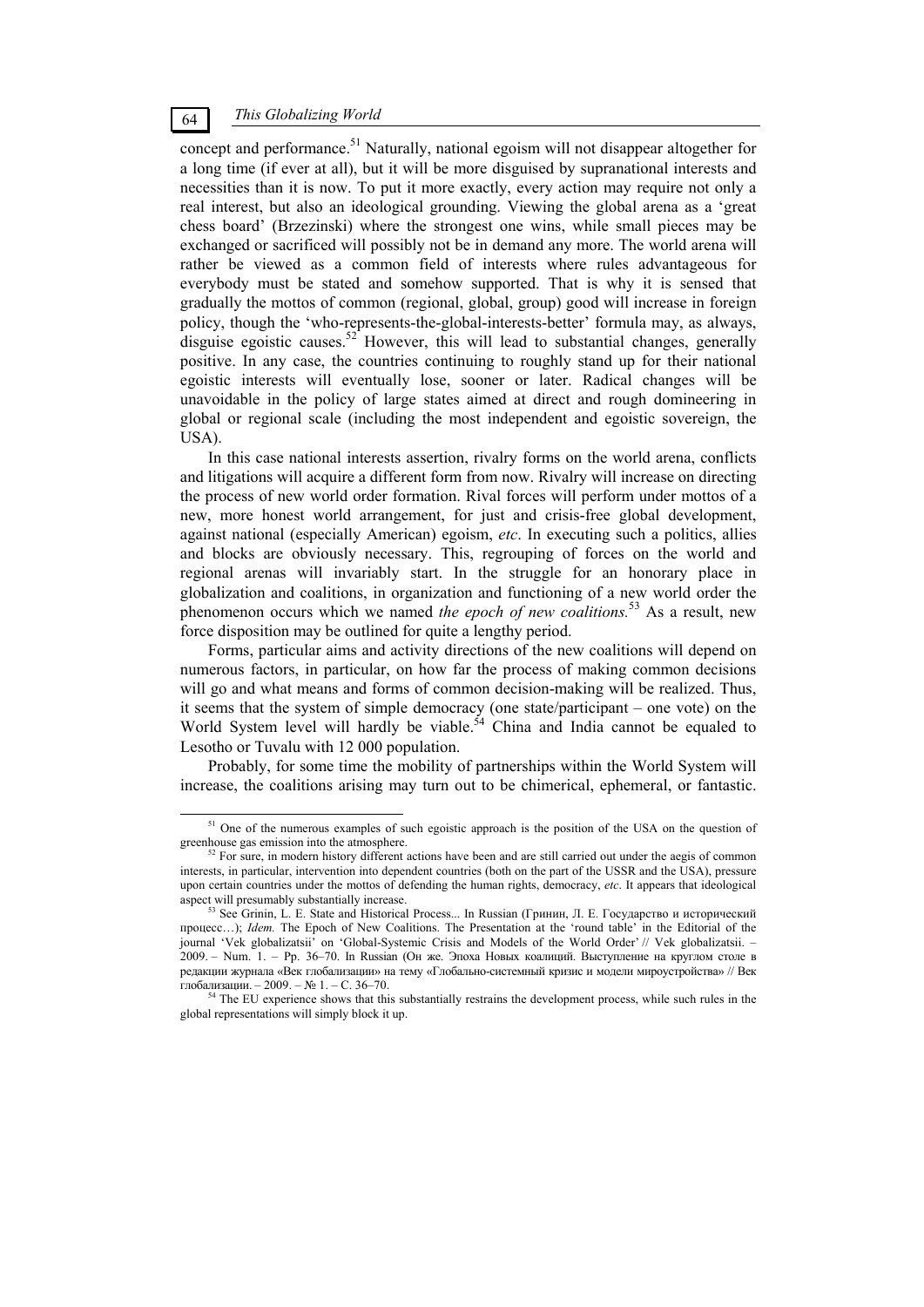*Grinin • Global Transformations and Global Crisis* 65

In the course of search for most stable, advantageous, and adequate organizational supranational forms various rapidly changing intermediary forms may occur, where the players of the world and regional political arenas will be searching for most advantageous and convenient blocks and agreements. For example, if population number and other parameters<sup>55</sup> will be taken into account at decision-making (and quota distribution), countries and participants may block with each other basing on the relative advantages of everyone in order to accept a decision advantageous to them (similar to political parties). However, some of the new unions and associations may eventually turn from temporary into constant ones and accept specific supranational forms.

Some new imperatives of global law will start being worked out in the same process. This idea is quite supported by the events connected with the modern global crisis, in particular the G-20 meetings. Direction towards such supranational regulation forms is obvious, though it is unclear whether namely G-20 will become a constant organ, as 20 is possibly too great a number. However, as it has been stated above, some other variant of leading players' club expansion is possible. Bringing the number of 'G club' members up to at least 11, *i.e.* 7 plus BRIC countries could already make this organ more influential than it is today. However, presidential meetings once a year or even more seldom, and even ministerial meetings do not suffice. Such meetings bear more of a ritual than practical character. In order to make such an organ not just influential, but a real global one, at least de-facto, it is necessary to arrange the formats of negotiations, consultations, private agreements *etc.* on various levels and in different combinations.

The stability of new geopolitical and geoeconomic forms will depend on numerous factors. However, historical experience shows most stable ones to be those with not only particular advantages and objective necessity, but also with certain non-political bases for uniting (*i.e.* geographical, cultural, economic, ideological, *etc*.).

Naturally, the movement towards the new world order will proceed on different levels. The regional level is very important. Regional leaders gather power very fast, consequently, their role will most possibly increase. Besides, some regional states will start playing the key role in the whole geopolitical disposition in huge territories. Nowadays, according to some opinions, Iran is starting to play such a key role. The eminent role of regional states will be revealed not only in geopolitical and geoeconomic aspects, but also, so to say, in geocultural aspect, which would be in no way less important than the first two. The possibility cannot be ruled out that, responding to the probable deficit of global governance, non-governmental actors will form networks concentrated on particular problems.<sup>56</sup> However, the role of neither NGOs nor networks should be exaggerated. The main part in the formation of a new world order will most probably be played by states, while supranational unions of all formats and forms will be gathering strength.

<sup>&</sup>lt;sup>55</sup> There exists an index of national power measurement which integrates GDP measurements, defense expenses, population and the state of technology. Some indexes may serve as a basis for institution at the counting of quotes and votes.<br><sup>56</sup> One could mention as examples of such networks the Financial Stability Forum, the Carbon Sequestration

Leadership Forum, and the International Partnership for the Hydrogen Economy (World after Crisis… – P. 161. In Russian [Мир после кризиса... – С. 161]).